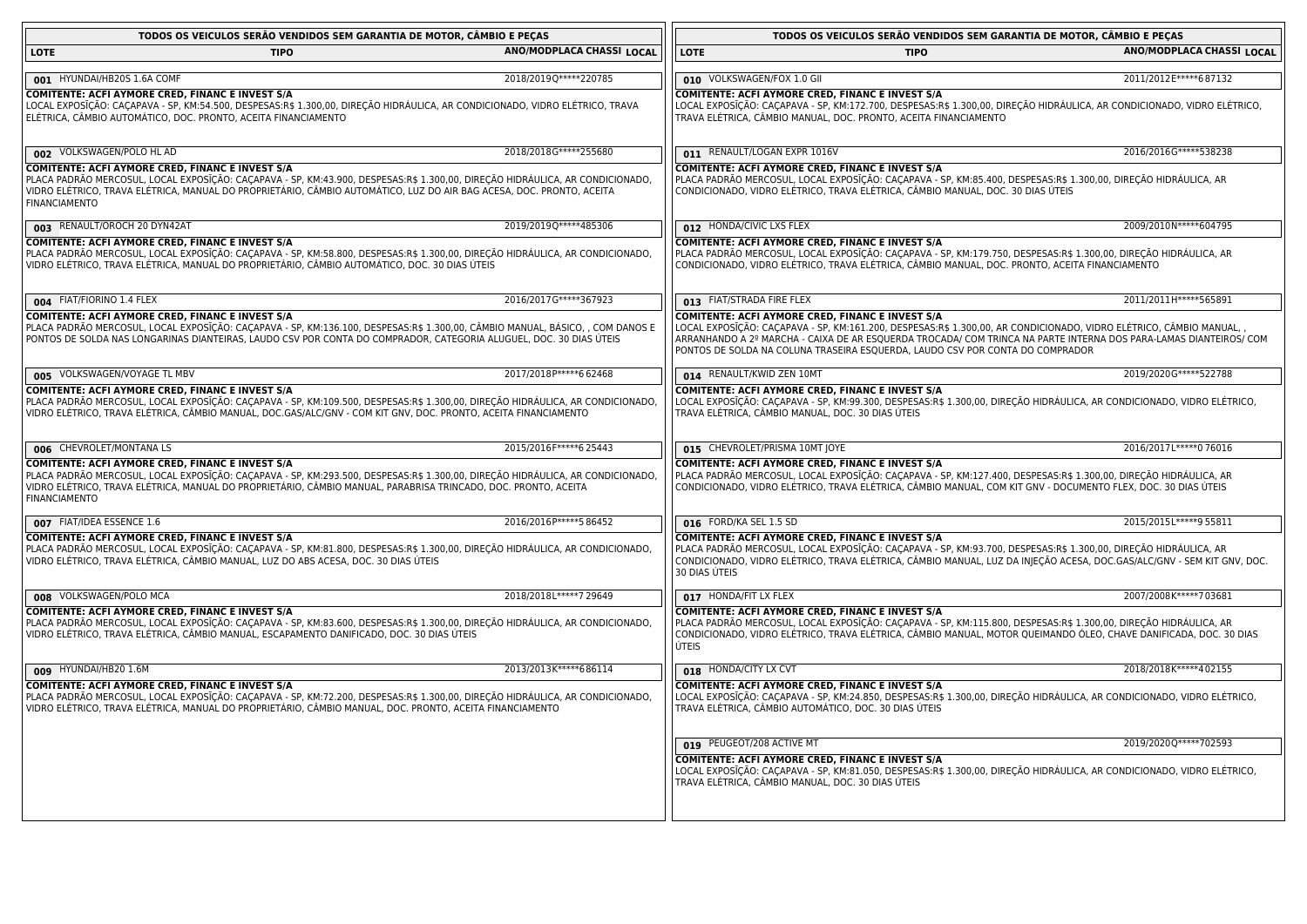| TODOS OS VEICULOS SERÃO VENDIDOS SEM GARANTIA DE MOTOR, CÂMBIO E PEÇAS                                                                                                                                                                                                                                                                                                                                                                                                       |                           | TODOS OS VEICULOS SERÃO VENDIDOS SEM GARANTIA DE MOTOR, CÂMBIO E PEÇAS                                                                                                                                                                               |                           |  |
|------------------------------------------------------------------------------------------------------------------------------------------------------------------------------------------------------------------------------------------------------------------------------------------------------------------------------------------------------------------------------------------------------------------------------------------------------------------------------|---------------------------|------------------------------------------------------------------------------------------------------------------------------------------------------------------------------------------------------------------------------------------------------|---------------------------|--|
| <b>LOTE</b><br><b>TIPO</b>                                                                                                                                                                                                                                                                                                                                                                                                                                                   | ANO/MODPLACA CHASSI LOCAL | <b>LOTE</b><br><b>TIPO</b>                                                                                                                                                                                                                           | ANO/MODPLACA CHASSI LOCAL |  |
| 020 JEEP/RENEGADE SPORT AT                                                                                                                                                                                                                                                                                                                                                                                                                                                   | 2015/2016 F***** 5 07684  | 030 HONDA/CG 160 FAN                                                                                                                                                                                                                                 | 2021/2021 F***** 5 77001  |  |
| COMITENTE: ACFI AYMORE CRED, FINANC E INVEST S/A<br>PLACA PADRÃO MERCOSUL, LOCAL EXPOSIÇÃO: CAÇAPAVA - SP, KM:66.700, DESPESAS:R\$ 1.300,00, DIREÇÃO HIDRÁULICA, AR CONDICIONADO,<br>VIDRO ELÉTRICO, TRAVA ELÉTRICA, CÂMBIO AUTOMÁTICO, CHAVE RESERVA, DOC. 30 DIAS ÚTEIS                                                                                                                                                                                                    |                           | COMITENTE: ACFI AYMORE CRED, FINANC E INVEST S/A<br>PLACA PADRÃO MERCOSUL, LOCAL EXPOSIÇÃO: CAÇAPAVA - SP, KM:6.450, DESPESAS:R\$ 450,00, DOC. 30 DIAS ÚTEIS                                                                                         |                           |  |
| 021 HYUNDAI/SANTA FE GLS V6                                                                                                                                                                                                                                                                                                                                                                                                                                                  | 2009/2010G*****113939     | 031 HONDA/BIZ 125 ES                                                                                                                                                                                                                                 | 2015/2015 G***** 793724   |  |
| <b>COMITENTE: ACFI AYMORE CRED. FINANC E INVEST S/A</b><br>PLACA PADRÃO MERCOSUL, LOCAL EXPOSIÇÃO: CAÇAPAVA - SP, KM:196.000, DESPESAS:R\$ 1.300,00, DIREÇÃO HIDRAULICA, AR CONDICIONADO,<br>VIDRO ELÉTRICO, TRAVA ELÉTRICA, CÂMBIO AUTOMÁTICO, , HOMOCINÉTICA DANIFICADA (QUEBRADA) / LONGARINA DIANTEIRA DIREITA<br>DANIFICADA - QUALQUER REGULARIZAÇÃO OU LAUDOS POR CONTA DO ARREMATANTE/ RECALL POR CONTA DO ARREMATANTE, PAINEL FRONTAL<br>TROCADO, DOC. 30 DIAS UTEIS |                           | COMITENTE: ACFI AYMORE CRED, FINANC E INVEST S/A<br>LOCAL EXPOSIÇÃO: CAÇAPAVA - SP, KM:46.200, DESPESAS:R\$ 450,00, MANUAL DO PROPRIETÁRIO, CHAVE RESERVA, DOC. 30 DIAS UTEIS                                                                        |                           |  |
| 022 FORD/FUSION                                                                                                                                                                                                                                                                                                                                                                                                                                                              | 2011/2012 E*****3 59052   | 032 BMW/F 800 GS                                                                                                                                                                                                                                     | 2014/2015 F***** 244748   |  |
| COMITENTE: ACFI AYMORE CRED, FINANC E INVEST S/A<br>PLACA PADRÃO MERCOSUL, LOCAL EXPOSIÇÃO: CAÇAPAVA - SP, KM:143.700, DESPESAS:R\$ 1.300,00, DIREÇÃO HIDRÁULICA, AR CONDICIONADO,<br>VIDRO ELÉTRICO, TRAVA ELÉTRICA, CÂMBIO AUTOMÁTICO, SEM BATERIA, RECALL POR CONTA DO ARREMATANTE, DOC. 30 DIAS ÚTEIS                                                                                                                                                                    |                           | COMITENTE: ACFI AYMORE CRED, FINANC E INVEST S/A<br>PLACA PADRÃO MERCOSUL, LOCAL EXPOSIÇÃO: CAÇAPAVA - SP, KM:32.800, DESPESAS:R\$ 450,00, DOC. 30 DIAS ÚTEIS                                                                                        |                           |  |
| 023 HONDA/CRV EXL                                                                                                                                                                                                                                                                                                                                                                                                                                                            | 2010/2011 F***** 5 01314  | 033 HONDA/CG 160 TITAN                                                                                                                                                                                                                               | 2021/2022 G*****733746    |  |
| COMITENTE: ACFI AYMORE CRED, FINANC E INVEST S/A<br>PLACA PADRÃO MERCOSUL, LOCAL EXPOSIÇÃO: CAÇAPAVA - SP, KM:161.800, DESPESAS:R\$ 1.300,00, DIREÇÃO HIDRAULICA, AR CONDICIONADO,<br>VIDRO ELÉTRICO, TRAVA ELÉTRICA, CÂMBIO AUTOMÁTICO, ETIQUETA DO CÂMBIO DANIFICADA, DOC. 30 DIAS ÚTEIS                                                                                                                                                                                   |                           | <b>COMITENTE: BANCO PAN S/A</b><br>PLACA PADRÃO MERCOSUL, LOCAL EXPOSIÇÃO: CAÇAPAVA - SP, KM:3.000, DESPESAS:R\$ 640,00, MANUAL DO PROPRIETARIO, CHAVE<br>RESERVA, DOC. PRONTO                                                                       |                           |  |
| 024 RENAULT/SANDERO SZE16MT                                                                                                                                                                                                                                                                                                                                                                                                                                                  | 2021/2022 E*****5 15296   | 034 HONDA/CG 160 FAN                                                                                                                                                                                                                                 | 2021/2022 F*****7 55272   |  |
| COMITENTE: ACFI AYMORE CRED, FINANC E INVEST S/A<br>PLACA PADRÃO MERCOSUL, LOCAL EXPOSIÇÃO: CAÇAPAVA - SP, KM:4.000, DESPESAS:R\$ 1.300,00, DIREÇÃO HIDRÁULICA, AR CONDICIONADO,<br>VIDRO ELÉTRICO, TRAVA ELÉTRICA, CÂMBIO MANUAL, DOC. 30 DIAS ÚTEIS                                                                                                                                                                                                                        |                           | <b>COMITENTE: BANCO PAN S/A</b><br>PLACA PADRÃO MERCOSUL, LOCAL EXPOSIÇÃO: CACAPAVA - SP, KM:4.650, DESPESAS:R\$ 640,00, DOC. PRONTO                                                                                                                 |                           |  |
| 025 FIAT/CRONOS 1.8 AT                                                                                                                                                                                                                                                                                                                                                                                                                                                       | 2020/2020E*****889656     | 035 HONDA/POP 1101                                                                                                                                                                                                                                   | 2020/2020G*****766125     |  |
| COMITENTE: ACFI AYMORE CRED, FINANC E INVEST S/A<br>PLACA PADRÃO MERCOSUL, LOCAL EXPOSIÇÃO: CAÇAPAVA - SP, KM:28.400, DESPESAS:R\$ 1.300,00, DIREÇÃO HIDRÁULICA, AR CONDICIONADO,<br>VIDRO ELÉTRICO, TRAVA ELÉTRICA, CÂMBIO AUTOMÁTICO, SEM CHAVE, DOC. 30 DIAS ÚTEIS                                                                                                                                                                                                        |                           | <b>COMITENTE: BANCO PAN S/A</b><br>PLACA PADRÃO MERCOSUL, LOCAL EXPOSIÇÃO: CAÇAPAVA - SP, KM:22.600, DESPESAS:R\$ 640,00, DOC. PRONTO                                                                                                                |                           |  |
| 026 HONDA/NXR 160 BROS ESDD                                                                                                                                                                                                                                                                                                                                                                                                                                                  | 2020/2021R ***** 813342   | 036 HONDA/CG 160 FAN                                                                                                                                                                                                                                 | 2021/2022R*****907886     |  |
| COMITENTE: ACFI AYMORE CRED, FINANC E INVEST S/A                                                                                                                                                                                                                                                                                                                                                                                                                             |                           | <b>COMITENTE: BANCO PAN S/A</b>                                                                                                                                                                                                                      |                           |  |
| PLACA PADRÃO MERCOSUL, LOCAL EXPOSIÇÃO: CAÇAPAVA - SP, KM:30.600, DESPESAS:R\$ 450,00, DOC. 30 DIAS ÚTEIS                                                                                                                                                                                                                                                                                                                                                                    |                           | PLACA PADRÃO MERCOSUL, LOCAL EXPOSIÇÃO: CAÇAPAVA - SP, KM:12.700, DESPESAS:R\$ 640,00, CHAVE RESERVA, DOC. PRONTO                                                                                                                                    |                           |  |
| 027 HONDA/CG 160 START                                                                                                                                                                                                                                                                                                                                                                                                                                                       | 2018/2018G*****915629     | 037 HONDA/NXR 160 BROS ESDD                                                                                                                                                                                                                          | 2021/2022 F*****7 29172   |  |
| COMITENTE: ACFI AYMORE CRED, FINANC E INVEST S/A<br>PLACA PADRÃO MERCOSUL, LOCAL EXPOSIÇÃO: CAÇAPAVA - SP, KM:13.600, DESPESAS:R\$ 1.300,00, DOC. PRONTO                                                                                                                                                                                                                                                                                                                     |                           | <b>COMITENTE: BANCO PAN S/A</b><br>PLACA PADRÃO MERCOSUL, LOCAL EXPOSĪÇÃO: CAÇAPAVA - SP, KM:8.000, DESPESAS:R\$ 640,00, MANUAL DO PROPRIETÁRIO, DOC.<br><b>PRONTO</b>                                                                               |                           |  |
| 028 HONDA/BIZ 125                                                                                                                                                                                                                                                                                                                                                                                                                                                            | 2017/2018G*****907509     | 038 HONDA/CG 160 FAN                                                                                                                                                                                                                                 | 2019/2019Q*****848155     |  |
| <b>COMITENTE: ACFI AYMORE CRED, FINANC E INVEST S/A</b><br>LOCAL EXPOSĪÇÃO: CAÇAPAVA - SP, KM:DIGITAL, DESPESAS:R\$ 1.300,00, HODÔMETRO DANIFICADO, PAINEL DANIFICADO, DOC. 30 DIAS ÚTEIS                                                                                                                                                                                                                                                                                    |                           | <b>COMITENTE: BANCO PAN S/A</b><br>PLACA PADRÃO MERCOSUL, LOCAL EXPOSIÇÃO: CACAPAVA - SP, KM:53.100, DESPESAS:R\$ 640,00, DOC. PRONTO                                                                                                                |                           |  |
| 029 HONDA/ELITE 125                                                                                                                                                                                                                                                                                                                                                                                                                                                          | 2022/2022 E*****7 09735   | 039 VOLKSWAGEN/VOYAGE 1.6L MB5                                                                                                                                                                                                                       | 2020/2021Q*****806157     |  |
| <b>COMITENTE: ACFI AYMORE CRED, FINANC E INVEST S/A</b>                                                                                                                                                                                                                                                                                                                                                                                                                      |                           | <b>COMITENTE: BANCO PAN S/A</b>                                                                                                                                                                                                                      |                           |  |
| PLACA PADRÃO MERCOSUL, LOCAL EXPOSĨÇÃO: CACAPAVA - SP, KM:250, DESPESAS:R\$ 450,00, MANUAL DO PROPRIETÁRIO, CHAVE RESERVA, ,<br>SEM PLACA, DOC. 30 DIAS ÚTEIS                                                                                                                                                                                                                                                                                                                |                           | LOCAL EXPOSĨÇÃO: CAÇAPAVA - SP, KM:93.100, DESPESAS:R\$ 1.690,00, DIREÇÃO HIDRÁULICA, AR CONDICIONADO, VIDRO ELÉTRICO,<br>TRAVA ELÉTRICA, CÂMBIO MANUAL, LUZ DA INJEÇÃO ACESA, DOC. PRONTO, ACEITA FINANCIAMENTO                                     |                           |  |
|                                                                                                                                                                                                                                                                                                                                                                                                                                                                              |                           | 040 RENAULT/LOGAN ZEN10MT                                                                                                                                                                                                                            | 2019/2020Q*****814659     |  |
|                                                                                                                                                                                                                                                                                                                                                                                                                                                                              |                           | <b>COMITENTE: BANCO PAN S/A</b><br>PLACA PADRÃO MERCOSUL, LOCAL EXPOSIÇÃO: CAÇAPAVA - SP, KM:88.400, DESPESAS:R\$ 1.690,00, DIREÇÃO HIDRÁULICA, AR<br>CONDICIONADO, VIDRO ELÉTRICO, TRAVA ELÉTRICA, CÂMBIO MANUAL, DOC. PRONTO, ACEITA FINANCIAMENTO |                           |  |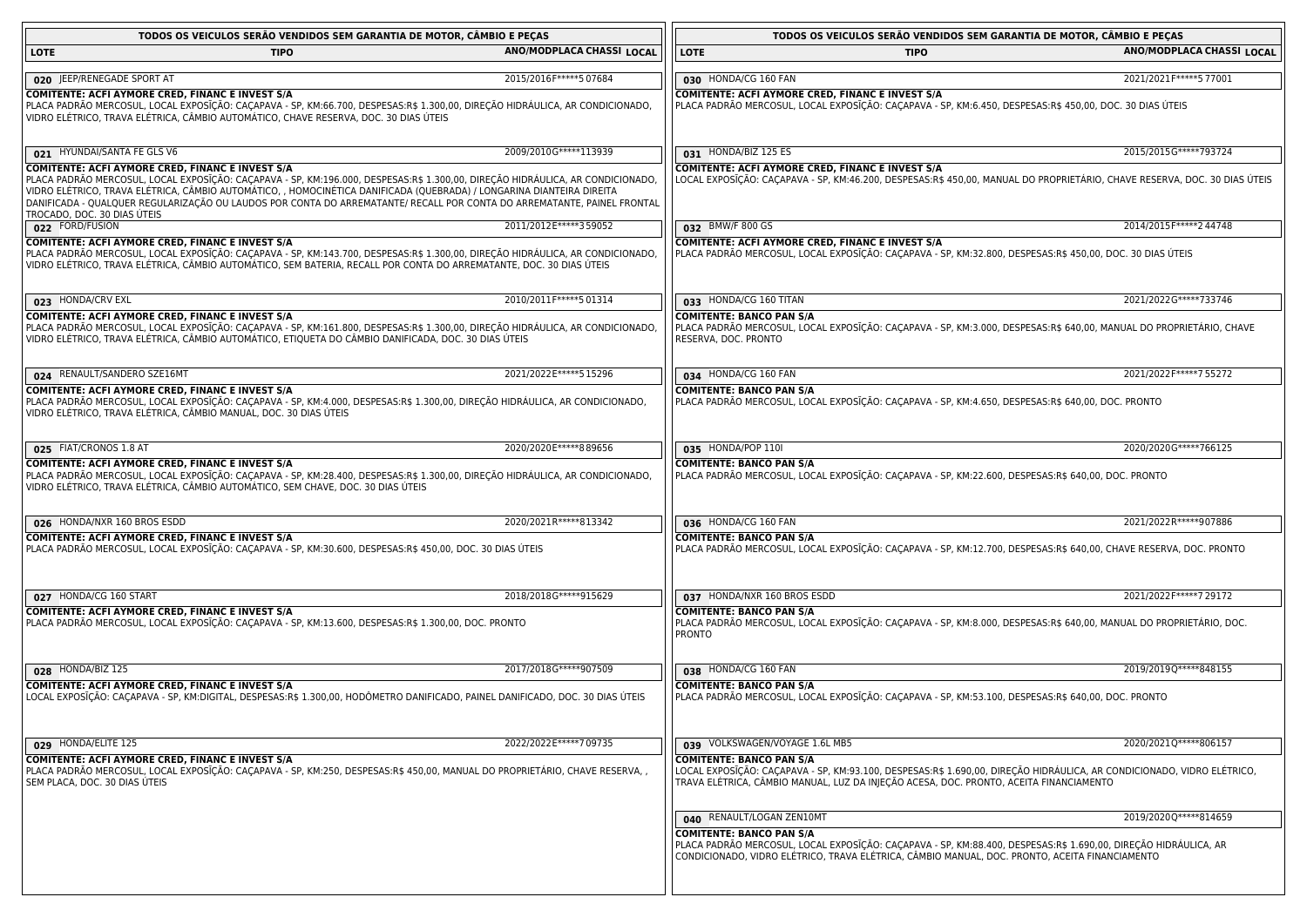| TODOS OS VEICULOS SERÃO VENDIDOS SEM GARANTIA DE MOTOR, CAMBIO E PEÇAS                                                                                                                                                                                                                                                                                                               |                           | TODOS OS VEICULOS SERÃO VENDIDOS SEM GARANTIA DE MOTOR, CÂMBIO E PEÇAS                                                                                                                                                                                                                                        |                           |  |
|--------------------------------------------------------------------------------------------------------------------------------------------------------------------------------------------------------------------------------------------------------------------------------------------------------------------------------------------------------------------------------------|---------------------------|---------------------------------------------------------------------------------------------------------------------------------------------------------------------------------------------------------------------------------------------------------------------------------------------------------------|---------------------------|--|
| <b>LOTE</b><br><b>TIPO</b>                                                                                                                                                                                                                                                                                                                                                           | ANO/MODPLACA CHASSI LOCAL | <b>LOTE</b><br><b>TIPO</b>                                                                                                                                                                                                                                                                                    | ANO/MODPLACA CHASSI LOCAL |  |
|                                                                                                                                                                                                                                                                                                                                                                                      |                           |                                                                                                                                                                                                                                                                                                               |                           |  |
| 041 FORD/KA SE 1.0 HA B                                                                                                                                                                                                                                                                                                                                                              | 2016/2017 P*****9 63664   | 051 HYUNDAI/IX35 2.0                                                                                                                                                                                                                                                                                          | 2010/2011E*****700682     |  |
| <b>COMITENTE: BANCO PAN S/A</b><br>LOCAL EXPOSĪÇÃO: CAÇAPAVA - SP, KM:119.800, DESPESAS:R\$ 1.690,00, DIREÇÃO HIDRÁULICA, AR CONDICIONADO, VIDRO ELÉTRICO, TRAVA<br>ELÉTRICA, MANUAL DO PROPRIETÁRIO, CÂMBIO MANUAL, DOC. PRONTO, ACEITA FINANCIAMENTO                                                                                                                               |                           | <b>COMITENTE: BANCO PAN S/A</b><br>LOCAL EXPOSIÇÃO: CAÇAPAVA - SP, KM:218.950, DESPESAS:R\$ 1.690,00, DIREÇÃO HIDRÁULICA, AR CONDICIONADO, VIDRO ELÉTRICO,<br>TRAVA ELÉTRICA, CÂMBIO MANUAL, LUZ DA INJEÇÃO ACESA, ESCAPAMENTO DANIFICADO - EIXO TRASEIRO DANIFICADO, PAINEL TRASEIRO<br>TROCADO, DOC. PRONTO |                           |  |
| 042 VOLKSWAGEN/UP TAKE MA                                                                                                                                                                                                                                                                                                                                                            | 2014/2015 P*****7 79567   | 052 VOLKSWAGEN/GOL 16V PLUS                                                                                                                                                                                                                                                                                   | 2001/2001D*****732547     |  |
| COMITENTE: BANCO PAN S/A<br>LOCAL EXPOSĨÇÃO: CAÇAPAVA - SP, KM:94.200, DESPESAS:R\$ 1.690,00, DIREÇÃO HIDRÁULICA, VIDRO ELÉTRICO, TRAVA ELÉTRICA, MANUAL DO<br>PROPRIETÁRIO, CÂMBIO MANUAL, DOC. PRONTO, ACEITA FINANCIAMENTO                                                                                                                                                        |                           | <b>COMITENTE: BANCO PAN S/A</b><br>LOCAL EXPOSIÇÃO: CAÇAPAVA - SP, KM:285.700, DESPESAS:R\$ 1.690,00, VIDRO ELÉTRICO, TRAVA ELÉTRICA, MANUAL DO PROPRIETÁRIO,<br>CÂMBIO MANUAL, MOTOR QUEIMANDO OLEO, COM VAZAMENTO DE COMBUSTIVEL, PAINEL FRONTAL TROCADO, DOC. PRONTO                                       |                           |  |
| 043 CHEVROLET/ONIX 10MT JOYE                                                                                                                                                                                                                                                                                                                                                         | 2018/2018Q*****645635     | 053 JEEP/RENEGADE LNGTD AT                                                                                                                                                                                                                                                                                    | 2019/2019 P*****9 60992   |  |
| <b>COMITENTE: BANCO PAN S/A</b><br>PLACA PADRÃO MERCOSUL, LOCAL EXPOSIÇÃO: CAÇAPAVA - SP, KM:70.800, DESPESAS:R\$ 1.690,00, DIREÇÃO HIDRÁULICA, AR CONDICIONADO,<br>VIDRO ELÉTRICO, TRAVA ELÉTRICA, MANUAL DO PROPRIETÁRIO, CÃMBIO MANUAL, DOC. PRONTO, ACEITA FINANCIAMENTO                                                                                                         |                           | <b>COMITENTE: BANCO SAFRA S/A</b><br>LOCAL EXPOSIÇÃO: CAÇAPAVA - SP, KM:1.400, DESPESAS:R\$ 1.350,00, DIREÇÃO HIDRÁULICA, AR CONDICIONADO, VIDRO ELÉTRICO,<br>TRAVA ELÉTRICA, MANUAL DO PROPRIETÁRIO, CÂMBIO AUTOMÁTICO, CHAVE RESERVA, DOC. PRONTO, ACEITA FINANCIAMENTO                                     |                           |  |
| 044 FORD/FOCUS SE AT 2.0SC                                                                                                                                                                                                                                                                                                                                                           | 2018/2018 P***** 780101   | 054 VOLKSWAGEN/VIRTUS MF                                                                                                                                                                                                                                                                                      | 2018/2019Q*****643056     |  |
| <b>COMITENTE: BANCO PAN S/A</b><br>PLACA PADRÃO MERCOSUL, LOCAL EXPOSĨÇÃO: CAÇAPAVA - SP, KM:40.700, DESPESAS:R\$ 1.690,00, DIREÇÃO HIDRÁULICA, AR CONDICIONADO,<br>VIDRO ELÉTRICO, TRAVA ELÉTRICA, CÂMBIO AUTOMÁTICO, DOC. PRONTO, ACEITA FINANCIAMENTO                                                                                                                             |                           | COMITENTE: J. SAFRA S.A<br>LOCAL EXPOSĪÇÃO: CAÇAPAVA - SP, KM:33.550, DESPESAS:R\$ 1.350,00, DIREÇÃO HIDRÁULICA, AR CONDICIONADO, VIDRO ELÉTRICO,<br>TRAVA ELETRICA, MANUAL DO PROPRIETÁRIO, CÂMBIO MANUAL, DOC. PRONTO, ACEITA FINANCIAMENTO                                                                 |                           |  |
| 045 FIAT/SIENA ATTRACTIV 1.4                                                                                                                                                                                                                                                                                                                                                         | 2015/2016 P***** 788381   | 055 TOYOTA/YARIS HA XLS15CNT                                                                                                                                                                                                                                                                                  | 2021/2022R ***** 847990   |  |
| <b>COMITENTE: BANCO PAN S/A</b><br>LOCAL EXPOSĪÇÃO: CAÇAPAVA - SP, KM:173.900, DESPESAS:R\$ 1.690,00, DIREÇÃO HIDRÁULICA, AR CONDICIONADO, VIDRO ELÉTRICO, TRAVA<br>ELÉTRICA, MANUAL DO PROPRIETÁRIO, CÂMBIO MANUAL, CHAVE RESERVA, DOC. PRONTO, ACEITA FINANCIAMENTO                                                                                                                |                           | COMITENTE: J. SAFRA S.A<br>PLACA PADRÃO MERCOSUL, LOCAL EXPOSIÇÃO: CAÇAPAVA - SP, KM:9.450, DESPESAS:R\$ 1.350,00, DIREÇÃO HIDRÁULICA, AR<br>CONDICIONADO, VIDRO ELÉTRICO, TRAVA ELÉTRICA, CÂMBIO AUTOMÁTICO, DOC. PRONTO, ACEITA FINANCIAMENTO                                                               |                           |  |
| 046 CHEVROLET/AGILE LT                                                                                                                                                                                                                                                                                                                                                               | 2010/2011 N***** 553751   | 056 RENAULT/SANDERO EXPR 10                                                                                                                                                                                                                                                                                   | 2018/2019Q*****804690     |  |
| <b>COMITENTE: BANCO PAN S/A</b><br>PLACA PADRÃO MERCOSUL, LOCAL EXPOSĪÇÃO: CAÇAPAVA - SP, KM:91.950, DESPESAS:R\$ 1.690,00, DIREÇÃO HIDRÁULICA, AR CONDICIONADO,<br>VIDRO ELÉTRICO, TRAVA ELÉTRICA, CÂMBIO MANUAL, DOC. PRONTO, ACEITA FINANCIAMENTO                                                                                                                                 |                           | COMITENTE: J. SAFRA S.A<br>PLACA PADRÃO MERCOSUL, LOCAL EXPOSIÇÃO: CAÇAPAVA - SP, KM:95.500, DESPESAS:R\$ 1.350,00, DIREÇÃO HIDRÁULICA, AR<br>CONDICIONADO, VIDRO ELÉTRICO, TRAVA ELÉTRICA, MANUAL DO PROPRIETÁRIO, CÁMBIO MANUAL, DOC. PRONTO, ACEITA<br><b>FINANCIAMENTO</b>                                |                           |  |
| 047 CHEVROLET/ONIX 1.0MT LT                                                                                                                                                                                                                                                                                                                                                          | 2013/2014 F***** 7 27284  | 057 HYUNDAI/HB20 10M VISION                                                                                                                                                                                                                                                                                   | 2021/2021R ***** 063673   |  |
| <b>COMITENTE: BANCO PAN S/A</b><br>LOCAL EXPOSIÇÃO: CAÇAPAVA - SP, KM:157.400, DESPESAS:R\$ 1.690,00, DIREÇÃO HIDRAULICA, AR CONDICIONADO, VIDRO ELÉTRICO, TRAVA<br>ELÉTRICA, MANUAL DO PROPRIETÁRIO, CÂMBIO MANUAL, CHAVE RESERVA, DOC. PRONTO, ACEITA FINANCIAMENTO                                                                                                                |                           | COMITENTE: J. SAFRA S.A<br>PLACA PADRÃO MERCOSUL, LOCAL EXPOSIÇÃO: CAÇAPAVA - SP, KM:33.400, DESPESAS:R\$ 1.350,00, DIREÇÃO HIDRÁULICA, AR<br>CONDICIONADO, VIDRO ELÉTRICO, TRAVA ELÉTRICA, CÂMBIO MANUAL, DOC. PRONTO, ACEITA FINANCIAMENTO                                                                  |                           |  |
| 048 FORD/ECOSPORT 4WD2.0FLEX                                                                                                                                                                                                                                                                                                                                                         | 2010/2011E*****710819     | 058 FIAT/ARGO DRIVE 1.0                                                                                                                                                                                                                                                                                       | 2019/2020Q*****592477     |  |
| <b>COMITENTE: BANCO PAN S/A</b>                                                                                                                                                                                                                                                                                                                                                      |                           | COMITENTE: J. SAFRA S.A                                                                                                                                                                                                                                                                                       |                           |  |
| LOCAL EXPOSĪÇÃO: CAÇAPAVA - SP, KM:147.700, DESPESAS:R\$ 1.690,00, DIREÇÃO HIDRÁULICA, AR CONDICIONADO, VIDRO ELÉTRICO, TRAVA<br>ELÉTRICA, MANUAL DO PROPRIETÁRIO, CÂMBIO MANUAL, PARABRISA TRINCADO, DOC. PRONTO, ACEITA FINANCIAMENTO                                                                                                                                              |                           | LOCAL EXPOSIÇÃO: CAÇAPAVA - SP, KM:23.800, DESPESAS:R\$ 1.350,00, DIREÇÃO HIDRÁULICA, AR CONDICIONADO, VIDRO ELÉTRICO,<br>TRAVA ELÉTRICA, CÂMBIO MANUAL, DOC. PRONTO, ACEITA FINANCIAMENTO                                                                                                                    |                           |  |
| 049 FORD/FIESTA FLEX                                                                                                                                                                                                                                                                                                                                                                 | 2012/2012 E*****9 10409   | 059 CHEVROLET/COBALT 18A LTZ                                                                                                                                                                                                                                                                                  | 2019/2020R*****231729     |  |
| <b>COMITENTE: BANCO PAN S/A</b><br>LOCAL EXPOSĪÇÃO: CAÇAPAVA - SP, KM:113.400, DESPESAS:R\$ 1.690,00, VIDRO ELÉTRICO, TRAVA ELÉTRICA, MANUAL DO PROPRIETÁRIO,<br>CÂMBIO MANUAL, DOC. PRONTO, ACEITA FINANCIAMENTO                                                                                                                                                                    |                           | COMITENTE: J. SAFRA S.A<br>PLACA PADRÃO MERCOSUL, LOCAL EXPOSIÇÃO: CAÇAPAVA - SP, KM:34.000, DESPESAS:R\$ 1.350,00, DIREÇÃO HIDRÁULICA, AR<br>CONDICIONADO, VIDRO ELÉTRICO, TRAVA ELÉTRICA, MANUAL DO PROPRIETÁRIO, CÂMBIO AUTOMÁTICO, DOC.GAS/ALC/GNV - COM KIT<br>GNV, DOC. PRONTO, ACEITA FINANCIAMENTO    |                           |  |
| 050 HYUNDAI/AZERA 3.3 V6                                                                                                                                                                                                                                                                                                                                                             | 2008/2009E*****939945     |                                                                                                                                                                                                                                                                                                               |                           |  |
| <b>COMITENTE: BANCO PAN S/A</b><br>PLACA PADRÃO MERCOSUL, LOCAL EXPOSĪÇÃO: CAÇAPAVA - SP, KM:138.600, DESPESAS:R\$ 1.690,00, DIREÇÃO HIDRÁULICA, AR CONDICIONADO,<br>VIDRO ELÉTRICO, TRAVA ELÉTRICA, MANUAL DO PROPRIETÁRIO, CÂMBIO AUTOMÁTICO, BLINDADO, CHAVE RESERVA, , VEÍCULO BLINDADO -<br>REGISTRO DE PROPRIEDADE E LAUDOS DA BLINDAGEM POR CONTA DO ARREMATANTE, DOC. PRONTO |                           |                                                                                                                                                                                                                                                                                                               |                           |  |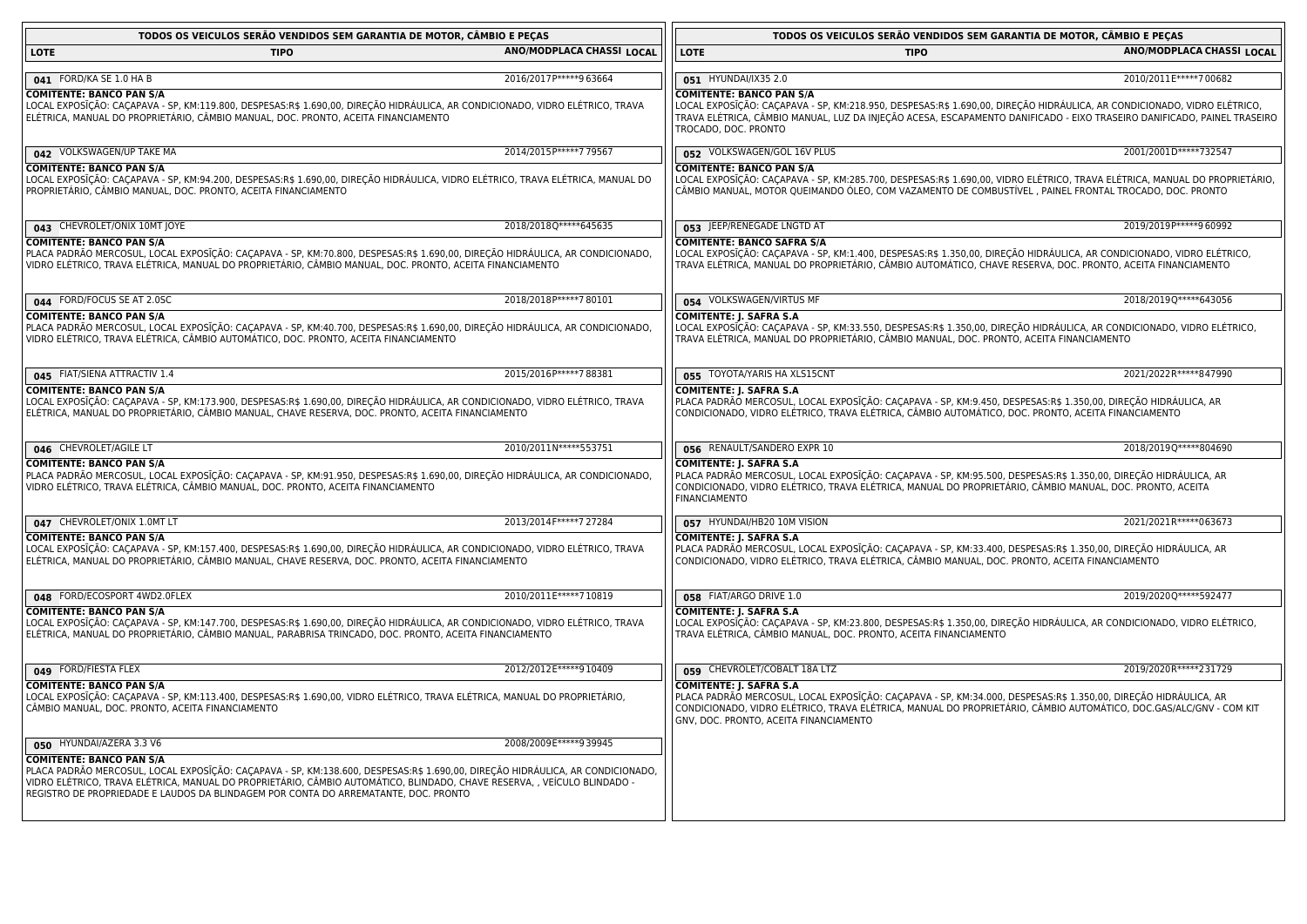| TODOS OS VEICULOS SERÃO VENDIDOS SEM GARANTIA DE MOTOR, CÂMBIO E PEÇAS                                                                                                                                                                                                                                       |                           | TODOS OS VEICULOS SERÃO VENDIDOS SEM GARANTIA DE MOTOR, CÂMBIO E PEÇAS                                                                                                                                                                                                                                              |                           |
|--------------------------------------------------------------------------------------------------------------------------------------------------------------------------------------------------------------------------------------------------------------------------------------------------------------|---------------------------|---------------------------------------------------------------------------------------------------------------------------------------------------------------------------------------------------------------------------------------------------------------------------------------------------------------------|---------------------------|
| <b>LOTE</b><br><b>TIPO</b>                                                                                                                                                                                                                                                                                   | ANO/MODPLACA CHASSI LOCAL | <b>LOTE</b><br><b>TIPO</b>                                                                                                                                                                                                                                                                                          | ANO/MODPLACA CHASSI LOCAL |
| 060 FIAT/TORO FREEDOM AT6                                                                                                                                                                                                                                                                                    | 2020/2021R ***** 172307   | 069 VOLKSWAGEN/VOYAGE 1.0                                                                                                                                                                                                                                                                                           | 2011/2012N*****079957     |
| COMITENTE: J. SAFRA S.A<br>PLACA PADRÃO MERCOSUL, LOCAL EXPOSĨÇÃO: CAÇAPAVA - SP, KM:23.400, DESPESAS:R\$ 1.350,00, DIREÇÃO HIDRÁULICA, AR CONDICIONADO,<br>VIDRO ELÉTRICO, TRAVA ELÉTRICA, CÂMBIO AUTOMÁTICO, PARABRISA TRINCADO, DOC. PRONTO, ACEITA FINANCIAMENTO                                         |                           | COMITENTE: J. SAFRA S.A<br>LOCAL EXPOSĪÇÃO: CAÇAPAVA - SP, KM:147.900, DESPESAS:R\$ 1.350,00, DIREÇÃO HIDRÁULICA, AR CONDICIONADO, VIDRO ELÉTRICO,<br>TRAVA ELÉTRICA, CÂMBIO MANUAL, DOC. PRONTO, ACEITA FINANCIAMENTO                                                                                              |                           |
| 061 RENAULT/CAPTUR LIFE 16 A                                                                                                                                                                                                                                                                                 | 2018/2019L*****2 23456    | 070 FORD/FOCUS TI AT 2.0HC                                                                                                                                                                                                                                                                                          | 2017/2018G*****341882     |
| COMITENTE: J. SAFRA S.A<br>PLACA PADRÃO MERCOSUL, LOCAL EXPOSĨÇÃO: CAÇAPAVA - SP, KM:44.000, DESPESAS:R\$ 1.350,00, DIREÇÃO HIDRÁULICA, AR CONDICIONADO,<br>VIDRO ELÉTRICO, TRAVA ELÉTRICA, MANUAL DO PROPRIETÁRIO, CÂMBIO AUTOMÁTICO, CHAVE RESERVA, DOC. PRONTO, ACEITA FINANCIAMENTO                      |                           | <b>COMITENTE: J. SAFRA S.A</b><br>PLACA PADRÃO MERCOSUL, LOCAL EXPOSIÇÃO: CAÇAPAVA - SP, KM:97.050, DESPESAS:R\$ 1.350,00, DIREÇÃO HIDRÁULICA, AR<br>CONDICIONADO, VIDRO ELÉTRICO, TRAVA ELÉTRICA, CÂMBIO AUTOMÁTICO, DOC. PRONTO, ACEITA FINANCIAMENTO                                                             |                           |
| 062 CHEVROLET/S10 ADV FD2                                                                                                                                                                                                                                                                                    | 2017/2017Q*****954632     | 071 CHEVROLET/ONIX 1.0MT LT                                                                                                                                                                                                                                                                                         | 2015/2015Q*****634121     |
| COMITENTE: J. SAFRA S.A<br>LOCAL EXPOSĨÇÃO: CAÇAPAVA - SP, KM:8.200, DESPESAS:R\$ 1.350,00, DIREÇÃO HIDRÁULICA, AR CONDICIONADO, VIDRO ELÉTRICO, TRAVA<br>ELÉTRICA, CÂMBIO MANUAL, DOC. PRONTO, ACEITA FINANCIAMENTO                                                                                         |                           | COMITENTE: J. SAFRA S.A<br>LOCAL EXPOSĨÇÃO: CAÇAPAVA - SP, KM:156.150, DESPESAS:R\$ 1.350,00, DIREÇÃO HIDRÁULICA, AR CONDICIONADO, VIDRO ELÉTRICO,<br>TRAVA ELÉTRICA, CÂMBIO MANUAL, , RESIDUO DE OLEO NO RESERVATÓRIO DE AGUA, DOC. PRONTO                                                                         |                           |
| 063 JEEP/RENEGADE SPORT MT                                                                                                                                                                                                                                                                                   | 2015/2016 P***** 6 19214  | 072 RENAULT/FLUENCE PRI20A                                                                                                                                                                                                                                                                                          | 2015/2016 F***** 249125   |
| <b>COMITENTE: J. SAFRA S.A</b><br>PLACA PADRÃO MERCOSUL, LOCAL EXPOSĪÇÃO: CAÇAPAVA - SP, KM:103.800, DESPESAS:R\$ 1.350,00, DIREÇÃO HIDRÁULICA, AR CONDICIONADO,<br>VIDRO ELÉTRICO, TRAVA ELÉTRICA, MANUAL DO PROPRIETÁRIO, CÂMBIO MANUAL, LUZ DA INJEÇÃO ACESA, DOC. PRONTO, ACEITA<br><b>FINANCIAMENTO</b> |                           | <b>COMITENTE: J. SAFRA S.A</b><br>LOCAL EXPOSĨÇÃO: CAÇAPAVA - SP, KM:225.600, DESPESAS:R\$ 1.350,00, DIREÇÃO HIDRÁULICA, AR CONDICIONADO, VIDRO ELÉTRICO,<br>TRAVA ELÉTRICA, CÂMBIO AUTOMÁTICO, PARABRISA TRINCADO, COM KIT GNV - DOCUMENTO FLEX, DOC. PRONTO, ACEITA<br><b>FINANCIAMENTO</b>                       |                           |
| 064 FIAT/MOBI LIKE                                                                                                                                                                                                                                                                                           | 2020/2020R ***** 476853   | 073 FORD/KA SE 1.5 SD B                                                                                                                                                                                                                                                                                             | 2016/2017 P*****4 08282   |
| COMITENTE: J. SAFRA S.A<br>PLACA PADRÃO MERCOSUL, LOCAL EXPOSĪÇÃO: CAÇAPAVA - SP, KM:118.900, DESPESAS:R\$ 1.350,00, DIREÇÃO HIDRÁULICA, AR CONDICIONADO,<br>VIDRO ELÉTRICO, TRAVA ELÉTRICA, MANUAL DO PROPRIETÁRIO, CÂMBIO MANUAL, DOC. PRONTO, ACEITA FINANCIAMENTO                                        |                           | COMITENTE: J. SAFRA S.A<br>LOCAL EXPOSĪÇÃO: CAÇAPAVA - SP, KM:161.000, DESPESAS:R\$ 1.350,00, DIREÇÃO HIDRÁULICA, AR CONDICIONADO, VIDRO ELÉTRICO,<br>TRAVA ELÉTRICA, CÂMBIO MANUAL, LUZ DO ABS ACESA, LUZ DA INJEÇÃO ACESA, DOC. PRONTO, ACEITA FINANCIAMENTO                                                      |                           |
| 065 VOLKSWAGEN/FOX TL MCV                                                                                                                                                                                                                                                                                    | 2016/2017Q ***** 101851   | 074 FIAT/UNO VIVACE 1.0                                                                                                                                                                                                                                                                                             | 2012/2013L*****7 35737    |
| COMITENTE: J. SAFRA S.A<br>LOCAL EXPOSĪÇÃO: CAÇAPAVA - SP, KM:39.500, DESPESAS:R\$ 1.350,00, DIREÇÃO HIDRÁULICA, AR CONDICIONADO, VIDRO ELÉTRICO, TRAVA<br>ELÉTRICA, MANUAL DO PROPRIETÁRIO, CÂMBIO MANUAL, DOC. PRONTO, ACEITA FINANCIAMENTO                                                                |                           | COMITENTE: J. SAFRA S.A<br>LOCAL EXPOSĨÇÃO: CAÇAPAVA - SP, KM:89.100, DESPESAS:R\$ 1.350,00, DIREÇÃO HIDRÁULICA, AR CONDICIONADO, VIDRO ELÉTRICO,<br>TRAVA ELÉTRICA, MANUAL DO PROPRIETÁRIO, CÂMBIO MANUAL, LUZ DA INJECÃO ACESA, , RECALL POR CONTA DO ARREMATANTE, DOC.<br><b>PRONTO</b>                          |                           |
| 066 VOLKSWAGEN/GOL TL MCV                                                                                                                                                                                                                                                                                    | 2017/2018 P***** 4 51336  | 075 FORD/FIESTA SEDAN SE                                                                                                                                                                                                                                                                                            | 2011/2012L*****7 19135    |
| COMITENTE: J. SAFRA S.A<br>PLACA PADRÃO MERCOSUL, LOCAL EXPOSĪÇÃO: CAÇAPAVA - SP, KM:124.900, DESPESAS:R\$ 1.350,00, DIREÇÃO HIDRÁULICA, AR CONDICIONADO,<br>VIDRO ELÉTRICO, TRAVA ELÉTRICA, MANUAL DO PROPRIETÁRIO, CÂMBIO MANUAL, CHAVE RESERVA, DOC. PRONTO, ACEITA FINANCIAMENTO                         |                           | <b>COMITENTE: J. SAFRA S.A</b><br>PLACA PADRÃO MERCOSUL, LOCAL EXPOSĪÇÃO: CAÇAPAVA - SP, KM:77.700, DESPESAS:R\$ 1.350,00, DIREÇÃO HIDRÁULICA, AR<br>CONDICIONADO, VIDRO ELÉTRICO, TRAVA ELÉTRICA, MANUAL DO PROPRIETÁRIO, CÂMBIO MANUAL, DOC.SINISTRO RECUPERADO, LAUDO<br>CSV POR CONTA DO COMPRADOR, DOC. PRONTO |                           |
| 067 FORD/FIESTA HA 1.5L S                                                                                                                                                                                                                                                                                    | 2013/2014 F***** 3 01029  | 076 VOLKSWAGEN/VOYAGE TL MBV                                                                                                                                                                                                                                                                                        | 2017/2018Q*****887799     |
| <b>COMITENTE: J. SAFRA S.A</b><br>PLACA PADRÃO MERCOSUL, LOCAL EXPOSĨÇÃO: CAÇAPAVA - SP, KM:120.800, DESPESAS:R\$ 1.350,00, DIREÇÃO HIDRÁULICA, AR CONDICIONADO,<br>VIDRO ELÉTRICO, TRAVA ELÉTRICA, CÂMBIO MANUAL, DOC. PRONTO, ACEITA FINANCIAMENTO                                                         |                           | <b>COMITENTE: J. SAFRA S.A</b><br>PLACA PADRÃO MERCOSUL, LOCAL EXPOSĨÇÃO: CAÇAPAVA - SP, KM:54.300, DESPESAS:R\$ 1.350,00, DIREÇÃO HIDRÁULICA, AR<br>CONDICIONADO, VIDRO ELÉTRICO, TRAVA ELÉTRICA, CÂMBIO MANUAL, DOC. PRONTO, ACEITA FINANCIAMENTO                                                                 |                           |
| 068 FORD/ECOSPORT FSL1.6FLEX                                                                                                                                                                                                                                                                                 | 2011/2012 N*****180478    | 077 HONDA/CIVIC LXL FLEX                                                                                                                                                                                                                                                                                            | 2011/20110 ***** 827985   |
| <b>COMITENTE: J. SAFRA S.A</b><br>LOCAL EXPOSĪÇÃO: CAÇAPAVA - SP, KM:98.700, DESPESAS:R\$ 1.350,00, DIREÇÃO HIDRÁULICA, AR CONDICIONADO, VIDRO ELÉTRICO, TRAVA<br>ELÉTRICA, MANUAL DO PROPRIETÁRIO, CÂMBIO MANUAL, PARABRISA TRINCADO, LUZ DA INJEÇÃO ACESA, DOC. PRONTO, ACEITA<br><b>FINANCIAMENTO</b>     |                           | <b>COMITENTE: J. SAFRA S.A</b><br>PLACA PADRÃO MERCOSUL, LOCAL EXPOSĨÇÃO: CAÇAPAVA - SP, KM:98.000, DESPESAS:R\$ 1.350,00, DIREÇÃO HIDRÁULICA, AR<br>CONDICIONADO, VIDRO ELÉTRICO, TRAVA ELÉTRICA, CÂMBIO MANUAL, COM KIT GNV - DOCUMENTO FLEX, DOC. PRONTO, ACEITA<br><b>FINANCIAMENTO</b>                         |                           |
|                                                                                                                                                                                                                                                                                                              |                           |                                                                                                                                                                                                                                                                                                                     |                           |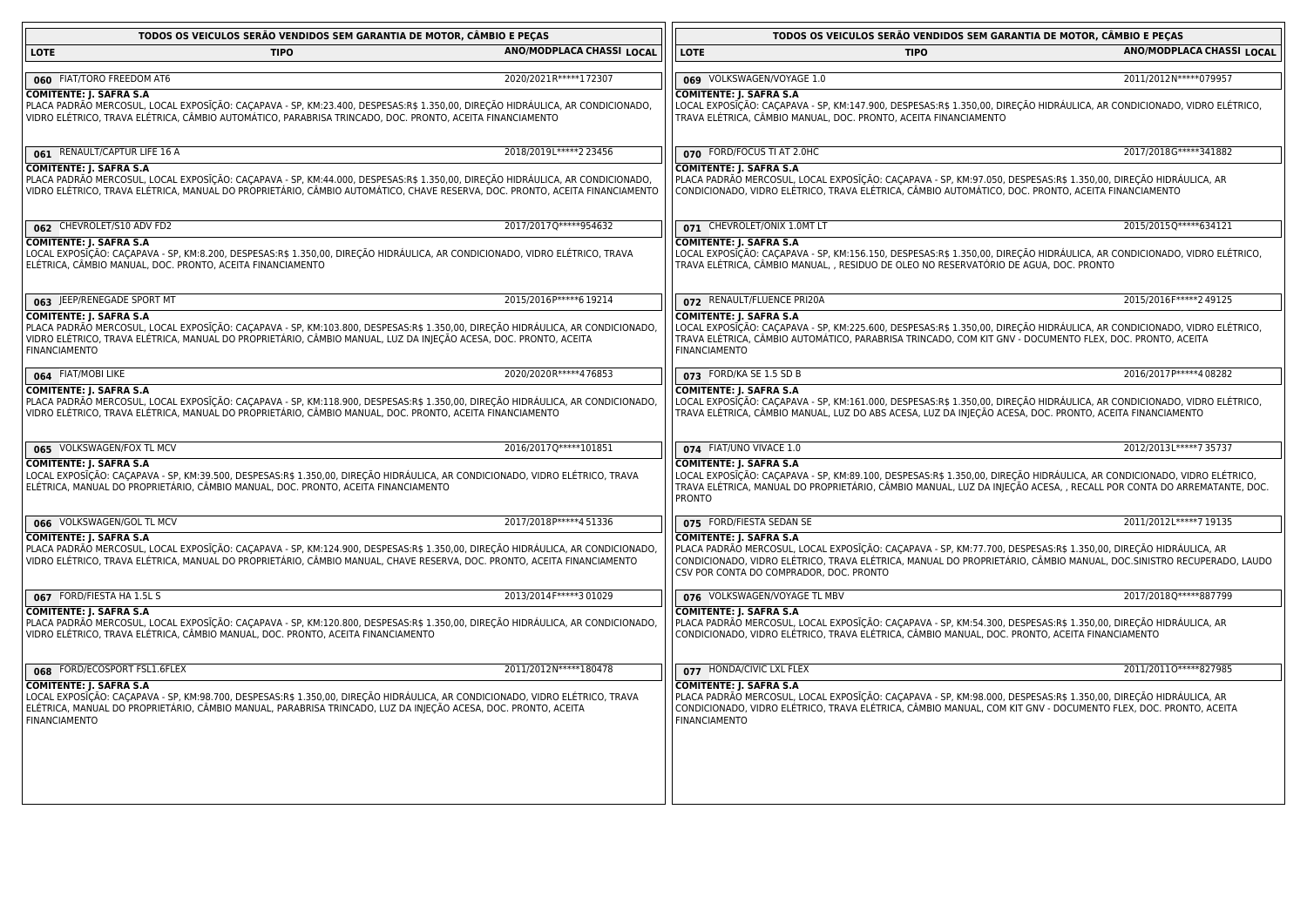| TODOS OS VEICULOS SERÃO VENDIDOS SEM GARANTIA DE MOTOR, CÂMBIO E PEÇAS                                                                                                                                                                                                                                                       |                           | TODOS OS VEICULOS SERÃO VENDIDOS SEM GARANTIA DE MOTOR, CÂMBIO E PEÇAS                                                                                                                                                                                                                                                                                                                                                         |                                  |  |
|------------------------------------------------------------------------------------------------------------------------------------------------------------------------------------------------------------------------------------------------------------------------------------------------------------------------------|---------------------------|--------------------------------------------------------------------------------------------------------------------------------------------------------------------------------------------------------------------------------------------------------------------------------------------------------------------------------------------------------------------------------------------------------------------------------|----------------------------------|--|
| <b>LOTE</b><br><b>TIPO</b>                                                                                                                                                                                                                                                                                                   | ANO/MODPLACA CHASSI LOCAL | <b>LOTE</b><br><b>TIPO</b>                                                                                                                                                                                                                                                                                                                                                                                                     | <b>ANO/MODPLACA CHASSI LOCAL</b> |  |
| 078 CHEVROLET/COBALT 1.8 LTZ                                                                                                                                                                                                                                                                                                 | 2012/20130 ***** 889903   | 087 FIAT/SIENA ATTRACTIV 1.4                                                                                                                                                                                                                                                                                                                                                                                                   | 2019/2019L*****5 75390           |  |
| COMITENTE: J. SAFRA S.A<br>PLACA PADRÃO MERCOSUL, LOCAL EXPOSĪÇÃO: CAÇAPAVA - SP, KM:146.700, DESPESAS:R\$ 1.350,00, DIREÇÃO HIDRÁULICA, AR CONDICIONADO,<br>VIDRO ELÉTRICO, TRAVA ELÉTRICA, CÂMBIO AUTOMÁTICO, DOC. PRONTO, ACEITA FINANCIAMENTO                                                                            |                           | <b>COMITENTE: J. SAFRA S.A</b><br>PLACA PADRÃO MERCOSUL, LOCAL EXPOSĪÇÃO: CAÇAPAVA - SP, KM:22.800, DESPESAS:R\$ 1.350,00, DIREÇÃO HIDRÁULICA, AR<br>CONDICIONADO, VIDRO ELÉTRICO, TRAVA ELÉTRICA, CÂMBIO MANUAL, CHAVE RESERVA, LUZ DO AIR BAG ACESA, DOC.GAS/ALC/GNV -<br>COM KIT GNV, RECALL POR CONTA DO ARREMATANTE, DOC. PRONTO, ACEITA FINANCIAMENTO                                                                    |                                  |  |
| 079 HONDA/FIT EX FLEX                                                                                                                                                                                                                                                                                                        | 2011/2011M*****203844     | 088 RENAULT/SANDERO EXPR 16                                                                                                                                                                                                                                                                                                                                                                                                    | 2015/2016Q*****764799            |  |
| <b>COMITENTE: J. SAFRA S.A</b><br>PLACA PADRÃO MERCOSUL, LOCAL EXPOSĪÇÃO: CAÇAPAVA - SP, KM:137.000, DESPESAS:R\$ 1.350,00, DIREÇÃO HIDRÁULICA, AR CONDICIONADO,<br>VIDRO ELÉTRICO, TRAVA ELÉTRICA, CÂMBIO AUTOMÁTICO, DOC. PRONTO, ACEITA FINANCIAMENTO                                                                     |                           | <b>COMITENTE: J. SAFRA S.A</b><br>PLACA PADRÃO MERCOSUL, LOCAL EXPOSIÇÃO: CAÇAPAVA - SP, KM:81.900, DESPESAS:R\$ 1.350,00, DIREÇÃO HIDRÁULICA, AR<br>CONDICIONADO, VIDRO ELÉTRICO, TRAVA ELÉTRICA, MANUAL DO PROPRIETÁRIO, CÂMBIO MANUAL, CHAVE RESERVA, PARABRISA<br>TRINCADO, DOC. PRONTO, ACEITA FINANCIAMENTO                                                                                                              |                                  |  |
| 080 VOLKSWAGEN/FOX 1.0 GII                                                                                                                                                                                                                                                                                                   | 2011/20120 ***** 014070   | 089 VOLKSWAGEN/GOL 1.0                                                                                                                                                                                                                                                                                                                                                                                                         | 2008/2009L ***** 6 18070         |  |
| <b>COMITENTE: J. SAFRA S.A</b><br>PLACA PADRÃO MERCOSUL, LOCAL EXPOSĨÇÃO: CAÇAPAVA - SP, KM:98.200, DESPESAS:R\$ 1.350,00, DIREÇÃO HIDRÁULICA, AR CONDICIONADO<br>VIDRO ELÉTRICO, TRAVA ELÉTRICA, MANUAL DO PROPRIETÁRIO, CÂMBIO MANUAL, DOC. PRONTO, ACEITA FINANCIAMENTO                                                   |                           | <b>COMITENTE: J. SAFRA S.A</b><br>LOCAL EXPOSIÇÃO: CAÇAPAVA - SP, KM:172.000, DESPESAS:R\$ 1.350,00, DIREÇÃO HIDRÁULICA, AR CONDICIONADO, VIDRO ELETRICO,<br>TRAVA ELÉTRICA, CÂMBIO MANUAL, AR CONDICIONADO FALTANDO PEÇAS, SUPORTE DO COXIM DO MOTOR DANIFICADO / HOMOCINETICA<br>DANIFICADA (QUEBRADA), DOC. PRONTO                                                                                                          |                                  |  |
| 081 FIAT/IDEA ADVENTURE 1.8                                                                                                                                                                                                                                                                                                  | 2014/2015L*****4 74568    | 090 FORD/KA SE AT 1.5 HA C                                                                                                                                                                                                                                                                                                                                                                                                     | 2019/2019 P***** 965725          |  |
| <b>COMITENTE: J. SAFRA S.A</b><br>PLACA PADRÃO MERCOSUL, LOCAL EXPOSĨÇÃO: CAÇAPAVA - SP, KM:97.100, DESPESAS:R\$ 1.350,00, DIREÇÃO HIDRÁULICA, AR CONDICIONADO,<br>VIDRO ELÉTRICO, TRAVA ELÉTRICA, MANUAL DO PROPRIETÁRIO, CÂMBIO MANUAL, CHAVE RESERVA, MOTOR QUEIMANDO ÓLEO,<br>DOC.GAS/ALC/GNV - SEM KIT GNV, DOC. PRONTO |                           | <b>COMITENTE: J. SAFRA S.A</b><br>LOCAL EXPOSĨÇÃO: CAÇAPAVA - SP, KM:18.100, DESPESAS:R\$ 1.350,00, DIREÇÃO HIDRÁULICA, AR CONDICIONADO, VIDRO ELÉTRICO,<br>TRAVA ELÉTRICA, CÂMBIO AUTOMÁTICO, DOC. PRONTO, ACEITA FINANCIAMENTO                                                                                                                                                                                               |                                  |  |
| 082 VOLKSWAGEN/UP TAKE MA                                                                                                                                                                                                                                                                                                    | 2014/2015Q*****631540     | 091 FIAT/SIENA 1.4                                                                                                                                                                                                                                                                                                                                                                                                             | 2021/2021R*****408672            |  |
| COMITENTE: J. SAFRA S.A<br>PLACA PADRÃO MERCOSUL, LOCAL EXPOSĨÇÃO: CAÇAPAVA - SP, KM:108.200, DESPESAS:R\$ 1.350,00, DIREÇÃO HIDRÁULICA, AR CONDICIONADO,<br>VIDRO ELÉTRICO, TRAVA ELÉTRICA, MANUAL DO PROPRIETÁRIO, CÂMBIO MANUAL, DOC. PRONTO, ACEITA FINANCIAMENTO                                                        |                           | <b>COMITENTE: J. SAFRA S.A</b><br>PLACA PADRÃO MERCOSUL, LOCAL EXPOSIÇÃO: CAÇAPAVA - SP, KM:11.500, DESPESAS:R\$ 1.350,00, DIREÇÃO HIDRÁULICA, AR<br>CONDICIONADO, VIDRO ELÉTRICO, TRAVA ELÉTRICA, CÂMBIO MANUAL, CHAVE RESERVA, DOC.GAS/ALC/GNV - SEM KIT GNV, DOC. PRONTO,<br><b>ACEITA FINANCIAMENTO</b>                                                                                                                    |                                  |  |
| 083 VOLKSWAGEN/VOYAGE 1.6 COMFORTL                                                                                                                                                                                                                                                                                           | 2012/2013A*****431786     | 092 FIAT/ARGO DRIVE 1.0                                                                                                                                                                                                                                                                                                                                                                                                        | 2018/2019 P***** 1 36011         |  |
| <b>COMITENTE: J. SAFRA S.A</b><br>PLACA PADRÃO MERCOSUL, LOCAL EXPOSĪÇÃO: CAÇAPAVA - SP, KM:152.350, DESPESAS:R\$ 1.350,00, DIREÇÃO HIDRÁULICA, AR CONDICIONADO,<br>VIDRO ELÉTRICO, TRAVA ELÉTRICA, MANUAL DO PROPRIETÁRIO, CÂMBIO MANUAL, CHAVE RESERVA, PAINEL FRONTAL TROCADO, DOC. PRONTO                                |                           | <b>COMITENTE: J. SAFRA S.A</b><br>LOCAL EXPOSĪÇÃO: CAÇAPAVA - SP, KM:8.000, DESPESAS:R\$ 1.350,00, DIREÇÃO HIDRÁULICA, AR CONDICIONADO, VIDRO ELÉTRICO,<br>TRAVA ELÉTRICA, CÂMBIO MANUAL, DOC. PRONTO, ACEITA FINANCIAMENTO                                                                                                                                                                                                    |                                  |  |
| 084 VOLKSWAGEN/GOL 1.0 ECOMOTION GIV                                                                                                                                                                                                                                                                                         | 2010/2011N*****723520     | 093 HONDA/CIVIC EXS FLEX                                                                                                                                                                                                                                                                                                                                                                                                       | 2008/2008E*****559288            |  |
| <b>COMITENTE: J. SAFRA S.A</b><br>PLACA PADRÃO MERCOSUL, LOCAL EXPOSĨÇÃO: CAÇAPAVA - SP, KM:104.250, DESPESAS:R\$ 1.350,00, AR CONDICIONADO, TRAVA ELÉTRICA,<br>CÂMBIO MANUAL, DOC. PRONTO, ACEITA FINANCIAMENTO                                                                                                             |                           | COMITENTE: ACFI AYMORE CRED, FINANC E INVEST S/A<br>PLACA PADRÃO MERCOSUL, LOCAL EXPOSĪÇÃO: CAÇAPAVA - SP, KM:186.700, DESPESAS:R\$ 1.300,00, DIREÇÃO HIDRÁULICA, AR<br>CONDICIONADO, VIDRO ELÉTRICO, TRAVA ELÉTRICA, CÂMBIO AUTOMÁTICO, , COM PONTOS DE SOLDA NA PARTE INFERIOR DA CAIXA DE<br>ESTEPE/ PAINEL TRASEIRO, FOLHAS LATERAIS TRASEIRA DIREITA E ESQUERDA E ASSOALHO DO PORTA MALAS TROCADOS, DOC. 30 DIAS<br>ÚTEIS |                                  |  |
| 085 CITROEN/C3 GLX 14 FLEX                                                                                                                                                                                                                                                                                                   | 2010/2011  ***** 4 09996  | 094 VOLKSWAGEN/SAVEIRO 1.6 CE CROSS                                                                                                                                                                                                                                                                                                                                                                                            | 2011/2011 E***** 284677          |  |
| <b>COMITENTE: J. SAFRA S.A</b><br>LOCAL EXPOSĪÇÃO: CAÇAPAVA - SP, KM:101.000, DESPESAS:R\$ 1.350,00, DIREÇÃO HIDRÁULICA, AR CONDICIONADO, VIDRO ELÉTRICO, TRAVA<br>ELÉTRICA, CÂMBIO MANUAL, DOC. PRONTO, ACEITA FINANCIAMENTO                                                                                                |                           | COMITENTE: ACFI AYMORE CRED, FINANC E INVEST S/A<br>LOCAL EXPOSIÇÃO: CAÇAPAVA - SP, KM:115.900, DESPESAS:R\$ 1.300,00, DIREÇÃO HIDRÁULICA, AR CONDICIONADO, VIDRO ELÉTRICO,<br>TRAVA ELÉTRICA, CÂMBIO MANUAL, VEICULO REBAIXADO, CHAVE DANIFICADA, LUZ DA INJEÇÃO ACESA, DOC. 30 DIAS ÚTEIS                                                                                                                                    |                                  |  |
| 086 VOLKSWAGEN/VOYAGE 1.6 CITY                                                                                                                                                                                                                                                                                               | 2013/20140 ***** 684673   | 095 FIAT/STRADA ADVENTURE CD                                                                                                                                                                                                                                                                                                                                                                                                   | 2013/2013 K*****7 24044          |  |
| <b>COMITENTE: J. SAFRA S.A</b><br>PLACA PADRÃO MERCOSUL, LOCAL EXPOSĪÇÃO: CAÇAPAVA - SP, KM:161.950, DESPESAS:R\$ 1.350,00, DIREÇÃO HIDRÁULICA, AR CONDICIONADO,<br>VIDRO ELÉTRICO, TRAVA ELÉTRICA, CÂMBIO MANUAL, PARABRISA TRINCADO, CHAVE DANIFICADA, DOC. PRONTO, ACEITA FINANCIAMENTO                                   |                           | <b>COMITENTE: ACFI AYMORE CRED, FINANC E INVEST S/A</b><br>LOCAL EXPOSIÇÃO: CAÇAPAVA - SP, KM:258.350, DESPESAS:R\$ 1.300,00, DIREÇÃO HIDRÁULICA, AR CONDICIONADO, VIDRO ELETRICO,<br>TRAVA ELÉTRICA, CÂMBIO MANUAL, PARABRISA TRINCADO, DOC. 30 DIAS ÚTEIS                                                                                                                                                                    |                                  |  |
|                                                                                                                                                                                                                                                                                                                              |                           |                                                                                                                                                                                                                                                                                                                                                                                                                                |                                  |  |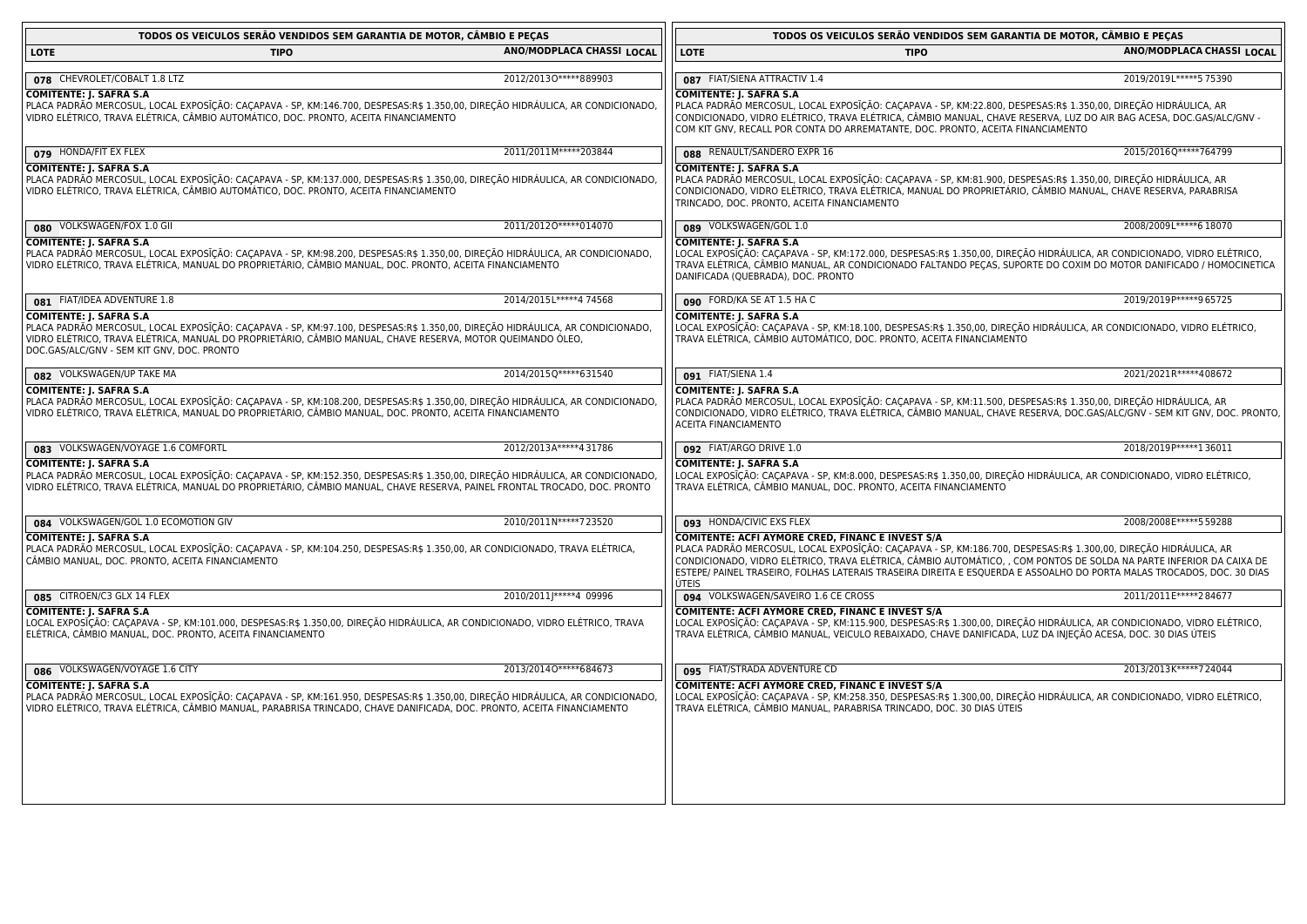| TODOS OS VEICULOS SERÃO VENDIDOS SEM GARANTIA DE MOTOR, CÂMBIO E PEÇAS                                                                                                                                                                                                                                                                                                                                                    |                           | TODOS OS VEICULOS SERÃO VENDIDOS SEM GARANTIA DE MOTOR, CÂMBIO E PEÇAS                                                                                                                                                                                                                                                                                        |                           |  |
|---------------------------------------------------------------------------------------------------------------------------------------------------------------------------------------------------------------------------------------------------------------------------------------------------------------------------------------------------------------------------------------------------------------------------|---------------------------|---------------------------------------------------------------------------------------------------------------------------------------------------------------------------------------------------------------------------------------------------------------------------------------------------------------------------------------------------------------|---------------------------|--|
| <b>LOTE</b><br><b>TIPO</b>                                                                                                                                                                                                                                                                                                                                                                                                | ANO/MODPLACA CHASSI LOCAL | <b>LOTE</b><br><b>TIPO</b>                                                                                                                                                                                                                                                                                                                                    | ANO/MODPLACA CHASSI LOCAL |  |
|                                                                                                                                                                                                                                                                                                                                                                                                                           |                           |                                                                                                                                                                                                                                                                                                                                                               |                           |  |
| 096 VOLKSWAGEN/KOMBI FURGAO                                                                                                                                                                                                                                                                                                                                                                                               | 2010/2010E*****220953     | 105 FIAT/UNO WAY 1.4                                                                                                                                                                                                                                                                                                                                          | 2011/2012 E***** 241618   |  |
| COMITENTE: ACFI AYMORE CRED, FINANC E INVEST S/A<br>PLACA PADRÃO MERCOSUL, LOCAL EXPOSĨÇÃO: CAÇAPAVA - SP, KM:150.700, DESPESAS:R\$ 1.300,00, CÂMBIO MANUAL, BÁSICO, LUZ DA INJEÇÃO<br>ACESA, CATEGORIA ALUGUEL, DOC. 30 DIAS ÚTEIS                                                                                                                                                                                       |                           | <b>COMITENTE: ACFI AYMORE CRED, FINANC E INVEST S/A</b><br>LOCAL EXPOSIÇÃO: CAÇAPAVA - SP, KM:167.600, DESPESAS:R\$ 1.300,00, DIREÇÃO HIDRÁULICA, AR CONDICIONADO, VIDRO ELÉTRICO,<br>TRAVA ELÉTRICA, CÂMBIO MANUAL, DOC. 30 DIAS ÚTEIS                                                                                                                       |                           |  |
| 097 VOLKSWAGEN/FOX 1.6 PRIME GII                                                                                                                                                                                                                                                                                                                                                                                          | 2011/2012 H*****952205    | 106 FORD/ECOSPORT XLS 2.0L                                                                                                                                                                                                                                                                                                                                    | 2007/2008D*****305379     |  |
| <b>COMITENTE: ACFI AYMORE CRED, FINANC E INVEST S/A</b><br>LOCAL EXPOSIÇÃO: CAÇAPAVA - SP, KM:129.700, DESPESAS:R\$ 1.300,00, DIREÇÃO HIDRÁULICA, AR CONDICIONADO, VIDRO ELÉTRICO, TRAVA<br>ELÉTRICA, CÂMBIO MANUAL, LUZ DA INJEÇÃO ACESA, DOC. 30 DIAS ÚTEIS                                                                                                                                                             |                           | COMITENTE: ACFI AYMORE CRED, FINANC E INVEST S/A<br>LOCAL EXPOSIÇÃO: CAÇAPAVA - SP, KM:202.600, DESPESAS:R\$ 1.300,00, DIREÇÃO HIDRÁULICA, AR CONDICIONADO, VIDRO ELÉTRICO,<br>TRAVA ELÉTRICA, MANUAL DO PROPRIETÁRIO, CÂMBIO AUTOMÁTICO, LUZ DA INJEÇÃO ACESA, DOC. 30 DIAS ÚTEIS                                                                            |                           |  |
| 098 FORD/FUSION                                                                                                                                                                                                                                                                                                                                                                                                           | 2009/2010H ***** 179992   | 107 VOLKSWAGEN/GOLF                                                                                                                                                                                                                                                                                                                                           | 2008/2008E*****724728     |  |
| COMITENTE: ACFI AYMORE CRED, FINANC E INVEST S/A                                                                                                                                                                                                                                                                                                                                                                          |                           | <b>COMITENTE: ACFI AYMORE CRED, FINANC E INVEST S/A</b>                                                                                                                                                                                                                                                                                                       |                           |  |
| LOCAL EXPOSĨÇÃO: CAÇAPAVA - SP, KM:133.800, DESPESAS:R\$ 1.300,00, DIREÇÃO HIDRÁULICA, AR CONDICIONADO, VIDRO ELÉTRICO, TRAVA<br>ELÉTRICA, MANUAL DO PROPRIETÁRIO, CÂMBIO AUTOMÁTICO, PARABRISA TRINCADO, RECALL POR CONTA DO ARREMATANTE, DOC. 30 DIAS<br>ÚTEIS                                                                                                                                                          |                           | PLACA PADRÃO MERCOSUL, LOCAL EXPOSIÇÃO: CAÇAPAVA - SP, KM:230.950, DESPESAS:R\$ 1.300,00, DIREÇÃO HIDRÁULICA, AR<br>CONDICIONADO, VIDRO ELÉTRICO, TRAVA ELÉTRICA, CÂMBIO MANUAL, PARABRISA TRINCADO, MOTOR QUEIMANDO ÓLEO, VEICULO<br>REBAIXADO, VIDRO DA PORTA DIANTEIRA DIREITA NÃO ORIGINAL - CONSIDERAR SEM VIDRO, DOC. 30 DIAS ÚTEIS                     |                           |  |
| 099 HONDA/CITY EX FLEX                                                                                                                                                                                                                                                                                                                                                                                                    | 2010/2010E*****522896     | 108 CHEVROLET/CLASSIC SPIRIT                                                                                                                                                                                                                                                                                                                                  | 2008/2008K*****304492     |  |
| <b>COMITENTE: ACFI AYMORE CRED, FINANC E INVEST S/A</b><br>LOCAL EXPOSIÇÃO: CAÇAPAVA - SP, KM:170.800, DESPESAS:R\$ 1.300,00, DIREÇÃO HIDRÁULICA, AR CONDICIONADO, VIDRO ELÉTRICO, TRAVA<br>ELÉTRICA, CÂMBIO AUTOMÁTICO, DOC. 30 DIAS ÚTEIS                                                                                                                                                                               |                           | COMITENTE: ACFI AYMORE CRED, FINANC E INVEST S/A<br>LOCAL EXPOSIÇÃO: CAÇAPAVA - SP, KM:166.800, DESPESAS:R\$ 1.300,00, DIREÇÃO HIDRÁULICA, AR CONDICIONADO, VIDRO ELÉTRICO,<br>TRAVA ELÉTRICA, CÂMBIO MANUAL, MOTOR QUEIMANDO ÓLEO, REMARCAÇÃO DE CHASSI POR CONTA DO COMPRADOR, CHASSI COM<br>FERRUGEM, DOC. 30 DIAS ÚTEIS                                   |                           |  |
| 100 HONDA/CIVIC LXS FLEX                                                                                                                                                                                                                                                                                                                                                                                                  | 2008/2008N*****950916     | 109 CHEVROLET/ASTRA HB 4P ADVANTAGE                                                                                                                                                                                                                                                                                                                           | 2009/2010E*****263347     |  |
| COMITENTE: ACFI AYMORE CRED, FINANC E INVEST S/A<br>LOCAL EXPOSĪÇÃO: CAÇAPAVA - SP, KM:115.300, DESPESAS:R\$ 1.300,00, DIREÇÃO HIDRÁULICA, AR CONDICIONADO, VIDRO ELÉTRICO, TRAVA<br>ELÉTRICA, CÂMBIO AUTOMÁTICO, DOC. 30 DIAS ÚTEIS                                                                                                                                                                                      |                           | <b>COMITENTE: ACFI AYMORE CRED, FINANC E INVEST S/A</b><br>LOCAL EXPOSIÇÃO: CAÇAPAVA - SP, KM:150.100, DESPESAS:R\$ 1.300,00, DIREÇÃO HIDRÁULICA, AR CONDICIONADO, VIDRO ELÉTRICO,<br>TRAVA ELÉTRICA, MANUAL DO PROPRIETÁRIO, CÂMBIO MANUAL, PAINEL TRASEIRO TROCADO, DOC. 30 DIAS ÚTEIS                                                                      |                           |  |
| 101 FIAT/STRADA FIRE FLEX                                                                                                                                                                                                                                                                                                                                                                                                 | 2011/2012 G*****831077    | 110 CHEVROLET/VECTRA HATCH 4P GT                                                                                                                                                                                                                                                                                                                              | 2007/2008D*****300017     |  |
| COMITENTE: ACFI AYMORE CRED, FINANC E INVEST S/A<br>LOCAL EXPOSIÇÃO: CAÇAPAVA - SP, KM:217.350, DESPESAS:R\$ 1.300,00, DIREÇÃO HIDRÁULICA, VIDRO ELÉTRICO, TRAVA ELÉTRICA, CÂMBIO<br>MANUAL, HODÔMETRO DANIFICADO, CATEGORIA ALUGUEL, DOC. 30 DIAS ÚTEIS                                                                                                                                                                  |                           | <b>COMITENTE: ACFI AYMORE CRED, FINANC E INVEST S/A</b><br>PLACA PADRÃO MERCOSUL, LOCAL EXPOSĪÇÃO: CAÇAPAVA - SP, KM:245.200, DESPESAS:R\$ 1.300,00, DIREÇÃO HIDRÁULICA, AR<br>CONDICIONADO, VIDRO ELÉTRICO, TRAVA ELÉTRICA, CÂMBIO MANUAL, CÂMBIO DANIFICADO, MOTOR QUEIMANDO ÓLEO, LUZ DO AIR BAG<br>ACESA, NUMERO DO CÂMBIO DANIFICADO, DOC. 30 DIAS ÚTEIS |                           |  |
| 102 VOLKSWAGEN/GOL 1.6 POWER                                                                                                                                                                                                                                                                                                                                                                                              | 2006/2007D*****281759     | 111 RENAULT/SANDERO DYNA 16                                                                                                                                                                                                                                                                                                                                   | 2014/2015L*****4 67577    |  |
| COMITENTE: ACFI AYMORE CRED, FINANC E INVEST S/A<br>LOCAL EXPOSĪÇÃO: CAÇAPAVA - SP, KM:158.000, DESPESAS:R\$ 1.300,00, DIREÇÃO HIDRÁULICA, CÂMBIO MANUAL, PARABRISA TRINCADO,<br>VEICULO REBAIXADO, ESCAPAMENTO DANIFICADO/ COM PONTOS DE SOLDA NO PAINEL FRONTAL/ PARTE DIANTEIRA TROCADA, DOC.SINISTRO<br>RECUPERADO, LAUDO CSV POR CONTA DO COMPRADOR, REMARCAÇÃO DE CHASSI POR CONTA DO COMPRADOR, DOC. 30 DIAS ÚTEIS |                           | <b>COMITENTE: BANCO SAFRA S/A</b><br>PLACA PADRÃO MERCOSUL, LOCAL EXPOSĨÇÃO: CAÇAPAVA - SP, KM:138.400, DESPESAS:R\$ 1.350,00, DIREÇÃO HIDRÁULICA, AR<br>CONDICIONADO, VIDRO ELÉTRICO, TRAVA ELÉTRICA, CÂMBIO MANUAL, LUZ DO AIR BAG ACESA, DOC.GAS/ALC/GNV - COM KIT GNV, DOC.<br>PRONTO, ACEITA FINANCIAMENTO                                               |                           |  |
| 103 CHEVROLET/VECTRA SD EXPRESSION                                                                                                                                                                                                                                                                                                                                                                                        | 2007/2008J*****6 05476    | 112 FIAT/UNO WAY 1.4                                                                                                                                                                                                                                                                                                                                          | 2012/20130 ***** 603677   |  |
| COMITENTE: ACFI AYMORE CRED, FINANC E INVEST S/A<br>LOCAL EXPOSĪÇÃO: CAÇAPAVA - SP, KM:139.500, DESPESAS:R\$ 1.300,00, DIREÇÃO HIDRÁULICA, AR CONDICIONADO, VIDRO ELÉTRICO, TRAVA<br>ELÉTRICA, MANUAL DO PROPRIETÁRIO, CÂMBIO MANUAL, MOTOR DANIFICADO/BATENDO, EMBREAGEM DANIFICADA, REMARCAÇÃO DE CHASSI<br>POR CONTA DO COMPRADOR, DOC. 30 DIAS ÚTEIS                                                                  |                           | <b>COMITENTE: J. SAFRA S.A</b><br>PLACA PADRÃO MERCOSUL, LOCAL EXPOSIÇÃO: CAÇAPAVA - SP, KM:65.300, DESPESAS:R\$ 1.350,00, DIREÇÃO HIDRÁULICA, AR<br>CONDICIONADO, VIDRO ELÉTRICO, TRAVA ELÉTRICA, MANUAL DO PROPRIETÁRIO, CÂMBIO MANUAL, CHAVE RESERVA, LUZ DO AIR BAG<br>ACESA, DOC. PRONTO, ACEITA FINANCIAMENTO                                           |                           |  |
| 104 FORD/KA GL                                                                                                                                                                                                                                                                                                                                                                                                            | 2006/2007D*****798207     | 113 VOLKSWAGEN/POLO SEDAN 1.6                                                                                                                                                                                                                                                                                                                                 | 2011/2011A*****224592     |  |
| COMITENTE: ACFI AYMORE CRED, FINANC E INVEST S/A<br>LOCAL EXPOSIÇÃO: CAÇAPAVA - SP, KM:133.400, DESPESAS:R\$ 1.300,00, DIREÇÃO HIDRÁULICA, MANUAL DO PROPRIETÁRIO, CÂMBIO MANUAL,<br>CHAVE RESERVA, ESCAPAMENTO DANIFICADO, DOC. 30 DIAS ÚTEIS                                                                                                                                                                            |                           | <b>COMITENTE: J. SAFRA S.A</b><br>PLACA PADRÃO MERCOSUL, LOCAL EXPOSĪÇÃO: CAÇAPAVA - SP, KM:153.550, DESPESAS:R\$ 1.350,00, DIREÇÃO HIDRÁULICA, AR<br>CONDICIONADO, VIDRO ELÉTRICO, TRAVA ELÉTRICA, MANUAL DO PROPRIETÁRIO, CÂMBIO MANUAL, DOC. PRONTO, ACEITA<br><b>FINANCIAMENTO</b>                                                                        |                           |  |
|                                                                                                                                                                                                                                                                                                                                                                                                                           |                           |                                                                                                                                                                                                                                                                                                                                                               |                           |  |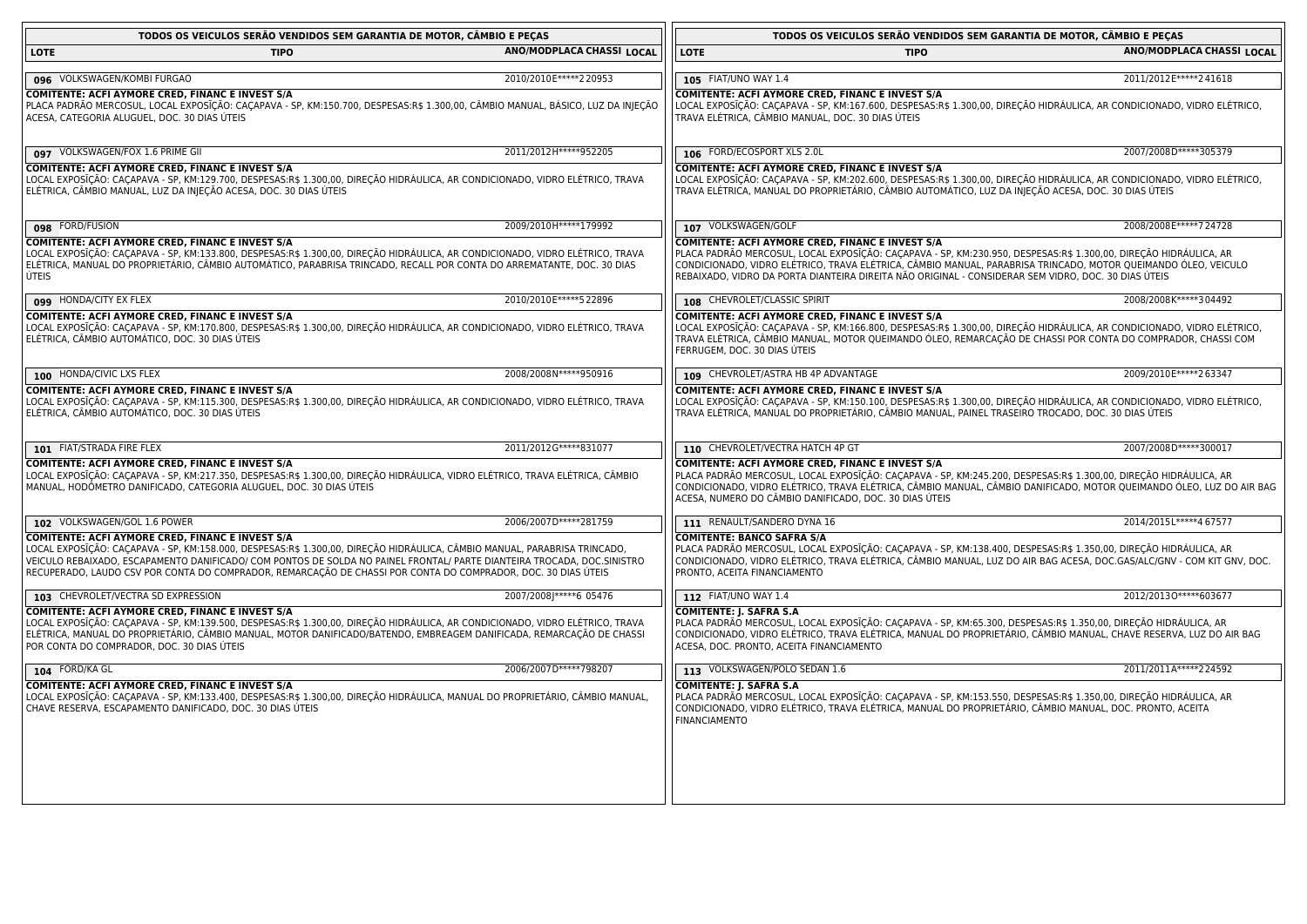| TODOS OS VEICULOS SERÃO VENDIDOS SEM GARANTIA DE MOTOR, CÂMBIO E PEÇAS                                                                                                                                                                                                                                              |                           | TODOS OS VEICULOS SERÃO VENDIDOS SEM GARANTIA DE MOTOR, CÂMBIO E PEÇAS                                                                                                                                                                                                                                                                                                                                                |                           |  |
|---------------------------------------------------------------------------------------------------------------------------------------------------------------------------------------------------------------------------------------------------------------------------------------------------------------------|---------------------------|-----------------------------------------------------------------------------------------------------------------------------------------------------------------------------------------------------------------------------------------------------------------------------------------------------------------------------------------------------------------------------------------------------------------------|---------------------------|--|
| <b>LOTE</b><br><b>TIPO</b>                                                                                                                                                                                                                                                                                          | ANO/MODPLACA CHASSI LOCAL | <b>LOTE</b><br><b>TIPO</b>                                                                                                                                                                                                                                                                                                                                                                                            | ANO/MODPLACA CHASSI LOCAL |  |
| 114 CHEVROLET/VECTRA SEDAN ELEGANCE                                                                                                                                                                                                                                                                                 | 2010/2011E*****969986     | 123 RENAULT/LOGAN EXPR 16 M                                                                                                                                                                                                                                                                                                                                                                                           | 2016/2017P*****813704     |  |
| <b>COMITENTE: J. SAFRA S.A</b><br>LOCAL EXPOSĪÇÃO: CAÇAPAVA - SP, KM:224.500, DESPESAS:R\$ 1.350,00, DIREÇÃO HIDRÁULICA, AR CONDICIONADO, VIDRO ELÉTRICO, TRAVA<br>ELÉTRICA, CÂMBIO AUTOMÁTICO, IGNIÇÃO DANIFICADA, LUZ DO ABS ACESA, DOC. PRONTO                                                                   |                           | <b>COMITENTE: ACFI AYMORE CRED, FINANC E INVEST S/A</b><br>LOCAL EXPOSIÇÃO: CAÇAPAVA - SP, KM:180.200, DESPESAS:R\$ 1.300,00, DIREÇÃO HIDRÁULICA, AR CONDICIONADO, VIDRO ELÉTRICO,<br>TRAVA ELÉTRICA, MANUAL DO PROPRIETÁRIO, CÂMBIO MANUAL, AIR BAG ACIONADO, COXIM DO CAMBIO DANIFICADO/ LONGARINA<br>DIANTEIRA ESQUERDA DANIFICADA - QUALQUER REGULARIZAÇÃO OU LAUDOS POR CONTA DO ARREMATANTE, DOC. 30 DIAS ÚTEIS |                           |  |
| 115 FORD/FUSION                                                                                                                                                                                                                                                                                                     | 2011/2011N*****000289     | 124 VOLKSWAGEN/GOL 1.0 GIV                                                                                                                                                                                                                                                                                                                                                                                            | 2012/2013F*****928309     |  |
| <b>COMITENTE: J. SAFRA S.A</b><br>PLACA PADRÃO MERCOSUL, LOCAL EXPOSĨÇÃO: CAÇAPAVA - SP, KM:89.850, DESPESAS:R\$ 1.350,00, DIREÇÃO HIDRÁULICA, AR CONDICIONADO,<br>VIDRO ELÉTRICO, TRAVA ELÉTRICA, MANUAL DO PROPRIETÁRIO, CÂMBIO AUTOMÁTICO, LUZ DO AIR BAG ACESA, DOC. PRONTO, ACEITA<br><b>FINANCIAMENTO</b>     |                           | <b>COMITENTE: BANCO ABN AMRO REAL S/A</b><br>LOCAL EXPOSIÇÃO: CAÇAPAVA - SP, KM:175.150, DESPESAS:R\$ 1.300,00, AR CONDICIONADO, CÂMBIO MANUAL, DOC. 30 DIAS ÚTEIS                                                                                                                                                                                                                                                    |                           |  |
| 116 RENAULT/SANDERO EXPR 10                                                                                                                                                                                                                                                                                         | 2014/2015Q*****292905     | 125 FIAT/PALIO WEEKEND ADVENTURE                                                                                                                                                                                                                                                                                                                                                                                      | 2017/2017F*****798780     |  |
| COMITENTE: J. SAFRA S.A<br>PLACA PADRÃO MERCOSUL, LOCAL EXPOSIÇÃO: CAÇAPAVA - SP, KM:156.900, DESPESAS:R\$ 1.350,00, DIREÇÃO HIDRAULICA, AR CONDICIONADO,<br>VIDRO ELÉTRICO, TRAVA ELÉTRICA, MANUAL DO PROPRIETÁRIO, CÂMBIO MANUAL, PARABRISA TRINCADO, LUZ DO AIR BAG ACESA, DOC. PRONTO,<br>ACEITA FINANCIAMENTO  |                           | COMITENTE: ACFI AYMORE CRED, FINANC E INVEST S/A<br>PLACA PADRÃO MERCOSUL, LOCAL EXPOSIÇÃO: CAÇAPAVA - SP, KM:104.300, DESPESAS:R\$ 1.300,00, DIREÇÃO HIDRÁULICA, AR<br>CONDICIONADO, VIDRO ELÉTRICO, TRAVA ELÉTRICA, MANUAL DO PROPRIETÁRIO, CÂMBIO MANUAL, DOC.SINISTRO RECUPERADO, LAUDO<br>CSV POR CONTA DO COMPRADOR, PAINEL FRONTAL TROCADO, DOC. 30 DIAS ÚTEIS                                                 |                           |  |
| 117 HONDA/WR-V EX CVT                                                                                                                                                                                                                                                                                               | 2018/2018Q*****421377     | 126 NISSAN/TIIDA 18SL FLEX                                                                                                                                                                                                                                                                                                                                                                                            | 2011/2012 E*****3 50897   |  |
| <b>COMITENTE: J. SAFRA S.A</b><br>LOCAL EXPOSĪÇÃO: CAÇAPAVA - SP, KM:85.500, DESPESAS:R\$ 1.350,00, DIREÇÃO HIDRÁULICA, AR CONDICIONADO, VIDRO ELÉTRICO, TRAVA<br>ELÉTRICA, CÂMBIO AUTOMÁTICO, DOC. PRONTO, ACEITA FINANCIAMENTO                                                                                    |                           | COMITENTE: ACFI AYMORE CRED, FINANC E INVEST S/A<br>LOCAL EXPOSIÇÃO: CAÇAPAVA - SP, KM:128.800, DESPESAS:R\$ 1.300,00, DIREÇÃO HIDRÁULICA, AR CONDICIONADO, VIDRO ELÉTRICO,<br>TRAVA ELÉTRICA, MANUAL DO PROPRIETÁRIO, CÂMBIO MANUAL, PARABRISA TRINCADO, DOC. 30 DIAS ÚTEIS                                                                                                                                          |                           |  |
| 118 VOLKSWAGEN/FOX XTREME MB                                                                                                                                                                                                                                                                                        | 2021/2021R ***** 218545   | 127 VOLKSWAGEN/FOX 1.0 GII                                                                                                                                                                                                                                                                                                                                                                                            | 2010/2011E*****598496     |  |
| <b>COMITENTE: J. SAFRA S.A</b><br>PLACA PADRÃO MERCOSUL, LOCAL EXPOSĨÇÃO: CAÇAPAVA - SP, KM:6.300, DESPESAS:R\$ 1.350,00, DIREÇÃO HIDRÁULICA, AR CONDICIONADO,<br>VIDRO ELÉTRICO, TRAVA ELÉTRICA, MANUAL DO PROPRIETÁRIO, CÂMBIO MANUAL, CHAVE RESERVA, LUZ DO AIR BAG ACESA, DOC. PRONTO,<br>ACEITA FINANCIAMENTO  |                           | COMITENTE: ACFI AYMORE CRED, FINANC E INVEST S/A<br>LOCAL EXPOSIÇÃO: CAÇAPAVA - SP, KM:163.350, DESPESAS:R\$ 1.300,00, DIREÇÃO HIDRÁULICA, MANUAL DO PROPRIETÁRIO, CÂMBIO<br>MANUAL, ÁGUA NO ÓLEO DO MOTOR, JUNTA DO CABEÇOTE QUEIMADA, DOC. 30 DIAS ÚTEIS                                                                                                                                                            |                           |  |
| 119 RENAULT/KWID ZEN 10MT                                                                                                                                                                                                                                                                                           | 2018/2019Q*****869409     | 128 FORD/FIESTA SEDAN1.6FLEX                                                                                                                                                                                                                                                                                                                                                                                          | 2012/2013)*****6 42610    |  |
| COMITENTE: ACFI AYMORE CRED, FINANC E INVEST S/A<br>LOCAL EXPOSÍCÃO: CACAPAVA - SP, KM:61.000, DESPESAS:R\$ 1.300,00, DIRECÃO HIDRÁULICA, AR CONDICIONADO, VIDRO ELÉTRICO, TRAVA<br>ELÉTRICA, MANUAL DO PROPRIETÁRIO, CÂMBIO MANUAL, DOC. 30 DIAS ÚTEIS                                                             |                           | COMITENTE: ACFI AYMORE CRED, FINANC E INVEST S/A<br>LOCAL EXPOSICÃO: CACAPAVA - SP, KM:96.050, DESPESAS:R\$ 1.300,00, DIRECÃO HIDRÁULICA, AR CONDICIONADO, VIDRO ELÉTRICO,<br>TRAVA ELÉTRICA, CÂMBIO MANUAL, , LONGARINA DIANTEIRA DIREITA DANIFICADA - QUALQUER REGULARIZAÇÃO POR CONTA DO<br>ARREMATANTE, DOC.SINISTRO RECUPERADO, LAUDO CSV POR CONTA DO COMPRADOR, PAINEL FRONTAL TROCADO, DOC. 30 DIAS ÚTEIS     |                           |  |
| 120 FORD/KA SE 1.0 HA B                                                                                                                                                                                                                                                                                             | 2018/2018Q*****942255     | 129 FIAT/DOBLO ADV 1.8 FLEX                                                                                                                                                                                                                                                                                                                                                                                           | 2008/2008D*****550404     |  |
| COMITENTE: ACFI AYMORE CRED, FINANC E INVEST S/A<br>PLACA PADRÃO MERCOSUL, LOCAL EXPOSIÇÃO: CAÇAPAVA - SP, KM:172.500, DESPESAS:R\$ 1.300,00, DIREÇÃO HIDRÁULICA, AR CONDICIONADO,<br>VIDRO ELÉTRICO, TRAVA ELÉTRICA, CÂMBIO MANUAL, DOC. 30 DIAS ÚTEIS                                                             |                           | COMITENTE: ACFI AYMORE CRED, FINANC E INVEST S/A<br>LOCAL EXPOSIÇÃO: CAÇAPAVA - SP, KM:228.300, DESPESAS:R\$ 1.300,00, DIREÇÃO HIDRÁULICA, AR CONDICIONADO, VIDRO ELÉTRICO,<br>TRAVA ELÉTRICA, CÂMBIO MANUAL, PARABRISA TRINCADO, DOC. 30 DIAS ÚTEIS                                                                                                                                                                  |                           |  |
| 121 FIAT/SIENA ATTRACTIV 1.4                                                                                                                                                                                                                                                                                        | 2017/2018 P***** 037404   | 130 HONDA/CIVIC LXS FLEX                                                                                                                                                                                                                                                                                                                                                                                              | 2009/2010E ***** 316210   |  |
| <b>COMITENTE: ACFI AYMORE CRED, FINANC E INVEST S/A</b><br>LOCAL EXPOSĪÇÃO: CAÇAPAVA - SP, KM:168.600, DESPESAS:R\$ 1.300,00, DIREÇÃO HIDRÁULICA, AR CONDICIONADO, VIDRO ELÉTRICO, TRAVA<br>ELÉTRICA, MANUAL DO PROPRIETÁRIO, CÂMBIO MANUAL, DOC. 30 DIAS ÚTEIS                                                     |                           | COMITENTE: ACFI AYMORE CRED, FINANC E INVEST S/A<br>LOCAL EXPOSIÇÃO: CAÇAPAVA - SP, KM:108.600, DESPESAS:R\$ 1.300,00, DIREÇÃO HIDRÁULICA, AR CONDICIONADO, VIDRO ELÉTRICO,<br>TRAVA ELÉTRICA, CÂMBIO MANUAL, DOC. 30 DIAS ÚTEIS                                                                                                                                                                                      |                           |  |
| 122 CHEVROLET/CLASSIC LS                                                                                                                                                                                                                                                                                            | 2013/20140 ***** 904175   | 131 CITROEN/C4 16GLX5P F                                                                                                                                                                                                                                                                                                                                                                                              | 2009/2010E*****528627     |  |
| <b>COMITENTE: ACFI AYMORE CRED, FINANC E INVEST S/A</b><br>PLACA PADRÃO MERCOSUL, LOCAL EXPOSIÇÃO: CAÇAPAVA - SP, KM:83.100, DESPESAS:R\$ 1.300,00, DIREÇÃO HIDRAULICA, AR CONDICIONADO,<br>VIDRO ELÉTRICO, TRAVA ELÉTRICA, CÂMBIO MANUAL, , CAIXA DE AR ESQUERDA TROCADA, VIDROS NÃO ORIGINAIS, DOC. 30 DIAS ÚTEIS |                           | COMITENTE: ACFI AYMORE CRED, FINANC E INVEST S/A<br>PLACA PADRÃO MERCOSUL, LOCAL EXPOSĪÇÃO: CAÇAPAVA - SP, KM:213.550, DESPESAS:R\$ 1.300,00, DIREÇÃO HIDRAULICA, AR<br>CONDICIONADO, VIDRO ELÉTRICO, TRAVA ELÉTRICA, CÂMBIO MANUAL, PARABRISA TRINCADO, LUZ DA INJEÇÃO ACESA, VIDRO DA PORTA<br>DIANTEIRA DIREITA NÃO ORIGINAL - CONSIDERAR SEM VIDRO/ RECALL POR CONTA DO ARREMATANTE, DOC. 30 DIAS ÚTEIS           |                           |  |
|                                                                                                                                                                                                                                                                                                                     |                           |                                                                                                                                                                                                                                                                                                                                                                                                                       |                           |  |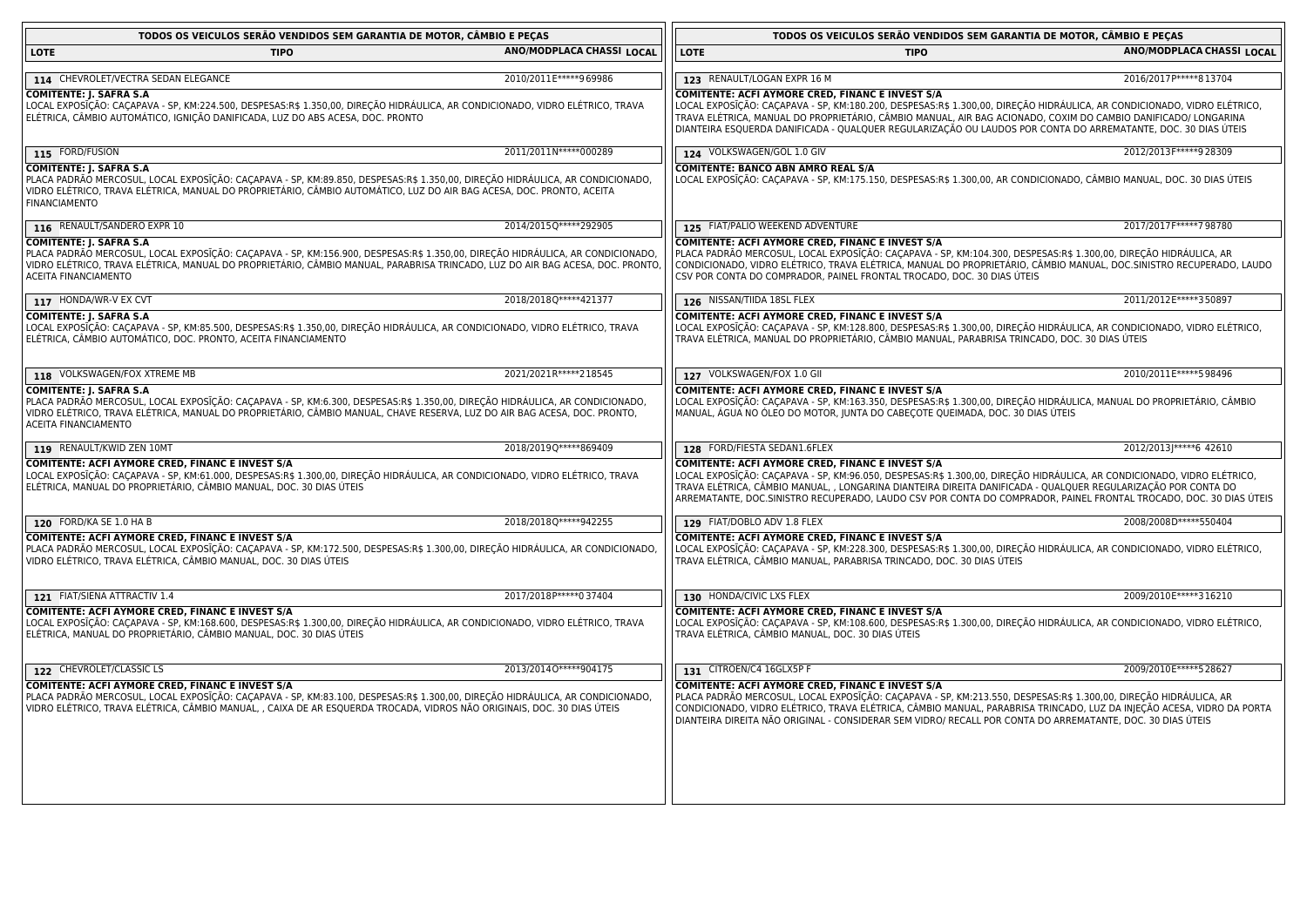| TODOS OS VEICULOS SERÃO VENDIDOS SEM GARANTIA DE MOTOR, CAMBIO E PEÇAS                                                                                                                                                                                                                                                                                                                              |                           | TODOS OS VEICULOS SERÃO VENDIDOS SEM GARANTIA DE MOTOR, CAMBIO E PEÇAS                                                                                                                                                                                                                                                                                                                                                                                                                                                   |                           |  |
|-----------------------------------------------------------------------------------------------------------------------------------------------------------------------------------------------------------------------------------------------------------------------------------------------------------------------------------------------------------------------------------------------------|---------------------------|--------------------------------------------------------------------------------------------------------------------------------------------------------------------------------------------------------------------------------------------------------------------------------------------------------------------------------------------------------------------------------------------------------------------------------------------------------------------------------------------------------------------------|---------------------------|--|
| <b>LOTE</b><br><b>TIPO</b>                                                                                                                                                                                                                                                                                                                                                                          | ANO/MODPLACA CHASSI LOCAL | <b>LOTE</b><br><b>TIPO</b>                                                                                                                                                                                                                                                                                                                                                                                                                                                                                               | ANO/MODPLACA CHASSI LOCAL |  |
|                                                                                                                                                                                                                                                                                                                                                                                                     |                           |                                                                                                                                                                                                                                                                                                                                                                                                                                                                                                                          |                           |  |
| 132 FORD/FIESTA SEDAN FLEX                                                                                                                                                                                                                                                                                                                                                                          | 2009/2009E*****081516     | 142 FORD/FIESTA SEDAN1.6FLEX                                                                                                                                                                                                                                                                                                                                                                                                                                                                                             | 2010/2011H*****478620     |  |
| COMITENTE: ACFI AYMORE CRED, FINANC E INVEST S/A<br>LOCAL EXPOSIÇÃO: CAÇAPAVA - SP, KM:180.400, DESPESAS:R\$ 1.300,00, VIDRO ELÉTRICO, CÂMBIO MANUAL, DOC. 30 DIAS ÚTEIS                                                                                                                                                                                                                            |                           | <b>COMITENTE: ACFI AYMORE CRED, FINANC E INVEST S/A</b><br>PLACA PADRÃO MERCOSUL, LOCAL EXPOSIÇÃO: CAÇAPAVA - SP, KM:200.900, DESPESAS:R\$ 1.300,00, DIREÇÃO HIDRÁULICA, AR<br>CONDICIONADO, VIDRO ELÉTRICO, TRAVA ELÉTRICA, MANUAL DO PROPRIETÁRIO, CÂMBIO MANUAL, DOC. 30 DIAS ÚTEIS                                                                                                                                                                                                                                   |                           |  |
| 133 CHEVROLET/MERIVA EXPRESSION                                                                                                                                                                                                                                                                                                                                                                     | 2010/2011G*****800379     | 143 CHEVROLET/PRISMA 1.0MT ADV                                                                                                                                                                                                                                                                                                                                                                                                                                                                                           | 2014/2015 P*****6 99437   |  |
| COMITENTE: ACFI AYMORE CRED, FINANC E INVEST S/A<br>LOCAL EXPOSIÇÃO: CAÇAPAVA - SP, KM:171.200, DESPESAS:R\$ 1.300,00, DIREÇÃO HIDRÁULICA, AR CONDICIONADO, VIDRO ELÉTRICO, TRAVA<br>ELÉTRICA, MANUAL DO PROPRIETÁRIO, CÂMBIO MANUAL, , LONGARINA DIANTEIRA ESQUERDA DANIFICADA - QUALQUER REGULARIZAÇÃO OU<br>LAUDOS POR CONTA DO ARREMATANTE, DOC. 30 DIAS ÚTEIS                                  |                           | COMITENTE: ACFI AYMORE CRED, FINANC E INVEST S/A<br>LOCAL EXPOSĨÇÃO: CAÇAPAVA - SP, KM:83.200, DESPESAS:R\$ 1.300,00, DIREÇÃO HIDRÁULICA, AR CONDICIONADO, VIDRO ELÉTRICO,<br>TRAVA ELÉTRICA, CÂMBIO MANUAL, DOC. 30 DIAS ÚTEIS                                                                                                                                                                                                                                                                                          |                           |  |
| 134 FIAT/PALIO FIRE ECONOMY                                                                                                                                                                                                                                                                                                                                                                         | 2011/2012L*****482392     | 144 VOLKSWAGEN/FOX TL ME                                                                                                                                                                                                                                                                                                                                                                                                                                                                                                 | 2015/2016K*****035186     |  |
| COMITENTE: ACFI AYMORE CRED, FINANC E INVEST S/A<br>PLACA PADRÃO MERCOSUL, LOCAL EXPOSĪÇÃO: CAÇAPAVA - SP, KM:163.050, DESPESAS:R\$ 1.300,00, DIREÇÃO HIDRÁULICA, VIDRO ELÉTRICO,<br>TRAVA ELÉTRICA, CÂMBIO MANUAL, COM KIT GNV - DOCUMENTO FLEX, DOC. 30 DIAS ÚTEIS                                                                                                                                |                           | COMITENTE: ACFI AYMORE CRED, FINANC E INVEST S/A<br>LOCAL EXPOSIÇÃO: CAÇAPAVA - SP, KM:62.600, DESPESAS:R\$ 1.300,00, DIREÇÃO HIDRÁULICA, AR CONDICIONADO, VIDRO ELÉTRICO,<br>TRAVA ELÉTRICA, CÂMBIO MANUAL, DOC. 30 DIAS ÚTEIS                                                                                                                                                                                                                                                                                          |                           |  |
| 135 VOLKSWAGEN/SPACEFOX HL MB                                                                                                                                                                                                                                                                                                                                                                       | 2014/2015 F*****8 03342   | 145 FIAT/MOBI LIKE                                                                                                                                                                                                                                                                                                                                                                                                                                                                                                       | 2021/2021 F***** 7 26714  |  |
| COMITENTE: ACFI AYMORE CRED, FINANC E INVEST S/A<br>LOCAL EXPOSIÇÃO: CAÇAPAVA - SP, KM:88.600, DESPESAS:R\$ 1.300,00, DIREÇÃO HIDRÁULICA, AR CONDICIONADO, VIDRO ELÉTRICO, TRAVA<br>ELÉTRICA, CÂMBIO MANUAL, LUZ DO AIR BAG ACESA, DOC. 30 DIAS ÚTEIS                                                                                                                                               |                           | COMITENTE: ACFI AYMORE CRED, FINANC E INVEST S/A<br>PLACA PADRÃO MERCOSUL, LOCAL EXPOSIÇÃO: CAÇAPAVA - SP, KM:21.650, DESPESAS:R\$ 1.300,00, DIREÇÃO HIDRÁULICA, AR<br>CONDICIONADO, VIDRO ELÉTRICO, TRAVA ELÉTRICA, CÂMBIO MANUAL, DOC. 30 DIAS ÚTEIS                                                                                                                                                                                                                                                                   |                           |  |
| 136 VOLKSWAGEN/GOL 1.0                                                                                                                                                                                                                                                                                                                                                                              | 2012/2013N*****529206     | 146 RENAULT/SANDERO EXPR 10                                                                                                                                                                                                                                                                                                                                                                                                                                                                                              | 2017/2018P*****207786     |  |
| <b>COMITENTE: ACFI AYMORE CRED, FINANC E INVEST S/A</b><br>PLACA PADRÃO MERCOSUL, LOCAL EXPOSIÇÃO: CAÇAPAVA - SP, KM:134.800, DESPESAS:R\$ 1.300,00, DIREÇÃO HIDRÁULICA, AR CONDICIONADO,<br>VIDRO ELÉTRICO, TRAVA ELÉTRICA, CÂMBIO MANUAL, VEICULO REBAIXADO, DOC. 30 DIAS ÚTEIS                                                                                                                   |                           | COMITENTE: ACFI AYMORE CRED, FINANC E INVEST S/A<br>PLACA PADRÃO MERCOSUL, LOCAL EXPOSIÇÃO: CAÇAPAVA - SP, KM:237.600, DESPESAS:R\$ 1.300,00, DIREÇÃO HIDRÁULICA, AR<br>CONDICIONADO, VIDRO ELÉTRICO, TRAVA ELÉTRICA, CÂMBIO MANUAL, LUZ DA INJEÇÃO ACESA, DOC. 30 DIAS ÚTEIS                                                                                                                                                                                                                                            |                           |  |
| 137 FORD/FIESTA SEDAN FLEX                                                                                                                                                                                                                                                                                                                                                                          | 2009/2009 E*****9 90872   | 147 VOLKSWAGEN/GOL TL MB S                                                                                                                                                                                                                                                                                                                                                                                                                                                                                               | 2014/2015 P***** 083128   |  |
| COMITENTE: ACFI AYMORE CRED, FINANC E INVEST S/A<br>LOCAL EXPOSĪÇÃO: CAÇAPAVA - SP, KM:166.200, DESPESAS:R\$ 1.300,00, DIREÇÃO HIDRÁULICA, AR CONDICIONADO, VIDRO ELÉTRICO, TRAVA<br>ELÉTRICA, MANUAL DO PROPRIETÁRIO, CÂMBIO MANUAL, DOC. 30 DIAS ÚTEIS                                                                                                                                            |                           | COMITENTE: ACFI AYMORE CRED, FINANC E INVEST S/A<br>PLACA PADRÃO MERCOSUL, LOCAL EXPOSIÇÃO: CAÇAPAVA - SP, KM:167.900, DESPESAS:R\$ 1.300,00, DIREÇÃO HIDRÁULICA, AR<br>CONDICIONADO, VIDRO ELÉTRICO, TRAVA ELÉTRICA, CÂMBIO MANUAL, , LONGARINAS TRASEIRAS DANIFICADAS, DOC.SINISTRO<br>RECUPERADO, LAUDO CSV POR CONTA DO COMPRADOR, DOC. 30 DIAS ÚTEIS                                                                                                                                                                |                           |  |
| 138 CHEVROLET/MERIVA MAXX                                                                                                                                                                                                                                                                                                                                                                           | 2011/2012 K*****4 21975   | 148 HONDA/CITY DX FLEX                                                                                                                                                                                                                                                                                                                                                                                                                                                                                                   | 2011/2012 E*****601203    |  |
| COMITENTE: ACFI AYMORE CRED, FINANC E INVEST S/A<br>PLACA PADRÃO MERCOSUL, LOCAL EXPOSIÇÃO: CAÇAPAVA - SP, KM:348.900, DESPESAS:R\$ 1.300,00, DIREÇÃO HIDRÁULICA, AR CONDICIONADO,<br>VIDRO ELÉTRICO, TRAVA ELÉTRICA, MANUAL DO PROPRIETÁRIO, CÂMBIO MANUAL, VEÍCULO TÁXI, DOC.GAS/ALC/GNV - COM KIT GNV, CÂMBIO<br>TROCADO / NUMERAÇÃO DIVERGENTE, COR E PINTURA NÃO ORIGINAIS, DOC. 30 DIAS ÚTEIS |                           | COMITENTE: ACFI AYMORE CRED, FINANC E INVEST S/A<br>PLACA PADRÃO MERCOSUL, LOCAL EXPOSĪÇÃO: CAÇAPAVA - SP, KM:227.350, DESPESAS:R\$ 1.300,00, DIREÇÃO HIDRÁULICA, AR<br>CONDICIONADO, VIDRO ELÉTRICO, TRAVA ELÉTRICA, CÂMBIO MANUAL, CHAVE DANIFICADA, LUZ DO AIR BAG ACESA, LUZ DA INJEÇÃO<br>ACESA, LONGARINA TRASEIRA DIREITA DANIFICADA - QUALQUER REGULARIZAÇÃO OU LAUDOS POR CONTA DO ARREMATANTE,<br>DOC.SINISTRO RECUPERADO, LAUDO CSV POR CONTA DO COMPRADOR, DOC.GAS/ALC/GNV - SEM KIT GNV, DOC. 30 DIAS ÚTEIS |                           |  |
| 139 FORD/KA FLEX                                                                                                                                                                                                                                                                                                                                                                                    | 2011/2011 E*****7 00877   | 149 VOLKSWAGEN/FOX 1.0 GII                                                                                                                                                                                                                                                                                                                                                                                                                                                                                               | 2011/2012 H ***** 808741  |  |
| <b>COMITENTE: ACFI AYMORE CRED, FINANC E INVEST S/A</b><br>LOCAL EXPOSĪÇÃO: CAÇAPAVA - SP, KM:97.700, DESPESAS:R\$ 1.300,00, CÂMBIO MANUAL, BÁSICO, PARABRISA TRINCADO, REMARCAÇÃO DE<br>CHASSI POR CONTA DO COMPRADOR, DOC. 30 DIAS ÚTEIS                                                                                                                                                          |                           | <b>COMITENTE: ACFI AYMORE CRED, FINANC E INVEST S/A</b><br>LOCAL EXPOSIÇÃO: CAÇAPAVA - SP, KM:195.400, DESPESAS:R\$ 1.300,00, DIREÇÃO HIDRÁULICA, AR CONDICIONADO, VIDRO ELÉTRICO,<br>TRAVA ELÉTRICA, MANUAL DO PROPRIETÁRIO, CÂMBIO MANUAL, DOC. 30 DIAS ÚTEIS                                                                                                                                                                                                                                                          |                           |  |
| 140 FIAT/PALIO WK ADVEN FLEX                                                                                                                                                                                                                                                                                                                                                                        | 2012/20130 ***** 017328   | 150 CHEVROLET/VECTRA SEDAN ELEGANCE                                                                                                                                                                                                                                                                                                                                                                                                                                                                                      | 2010/2010E*****776098     |  |
| <b>COMITENTE: ACFI AYMORE CRED, FINANC E INVEST S/A</b><br>LOCAL EXPOSĪÇÃO: CAÇAPAVA - SP, KM:161.750, DESPESAS:R\$ 1.300,00, DIREÇÃO HIDRÁULICA, AR CONDICIONADO, VIDRO ELÉTRICO, TRAVA<br>ELÉTRICA, CÂMBIO MANUAL, DOC. 30 DIAS ÚTEIS                                                                                                                                                             |                           | COMITENTE: ACFI AYMORE CRED, FINANC E INVEST S/A<br>PLACA PADRÃO MERCOSUL, LOCAL EXPOSIÇÃO: CAÇAPAVA - SP, KM:172.000, DESPESAS:R\$ 1.300,00, DIREÇÃO HIDRÁULICA, AR<br>CONDICIONADO, VIDRO ELÉTRICO, TRAVA ELÉTRICA, MANUAL DO PROPRIETÁRIO, CÂMBIO AUTOMÁTICO, CHAVE RESERVA, DOC. 30 DIAS<br>ÚTEIS                                                                                                                                                                                                                    |                           |  |
| 141 CHEVROLET/MERIVA PREMIUM                                                                                                                                                                                                                                                                                                                                                                        | 2009/2010E*****976802     |                                                                                                                                                                                                                                                                                                                                                                                                                                                                                                                          |                           |  |
| COMITENTE: ACFI AYMORE CRED, FINANC E INVEST S/A<br>PLACA PADRÃO MERCOSUL, LOCAL EXPOSIÇÃO: CAÇAPAVA - SP, KM:125.600, DESPESAS:R\$ 1.300,00, DIREÇÃO HIDRÁULICA, AR CONDICIONADO,<br>VIDRO ELÉTRICO, TRAVA ELÉTRICA, CÂMBIO AUTOMATIZADO, CÂMBIO TROCADO / NUMERAÇÃO DIVERGENTE, DOC. 30 DIAS ÚTEIS                                                                                                |                           |                                                                                                                                                                                                                                                                                                                                                                                                                                                                                                                          |                           |  |